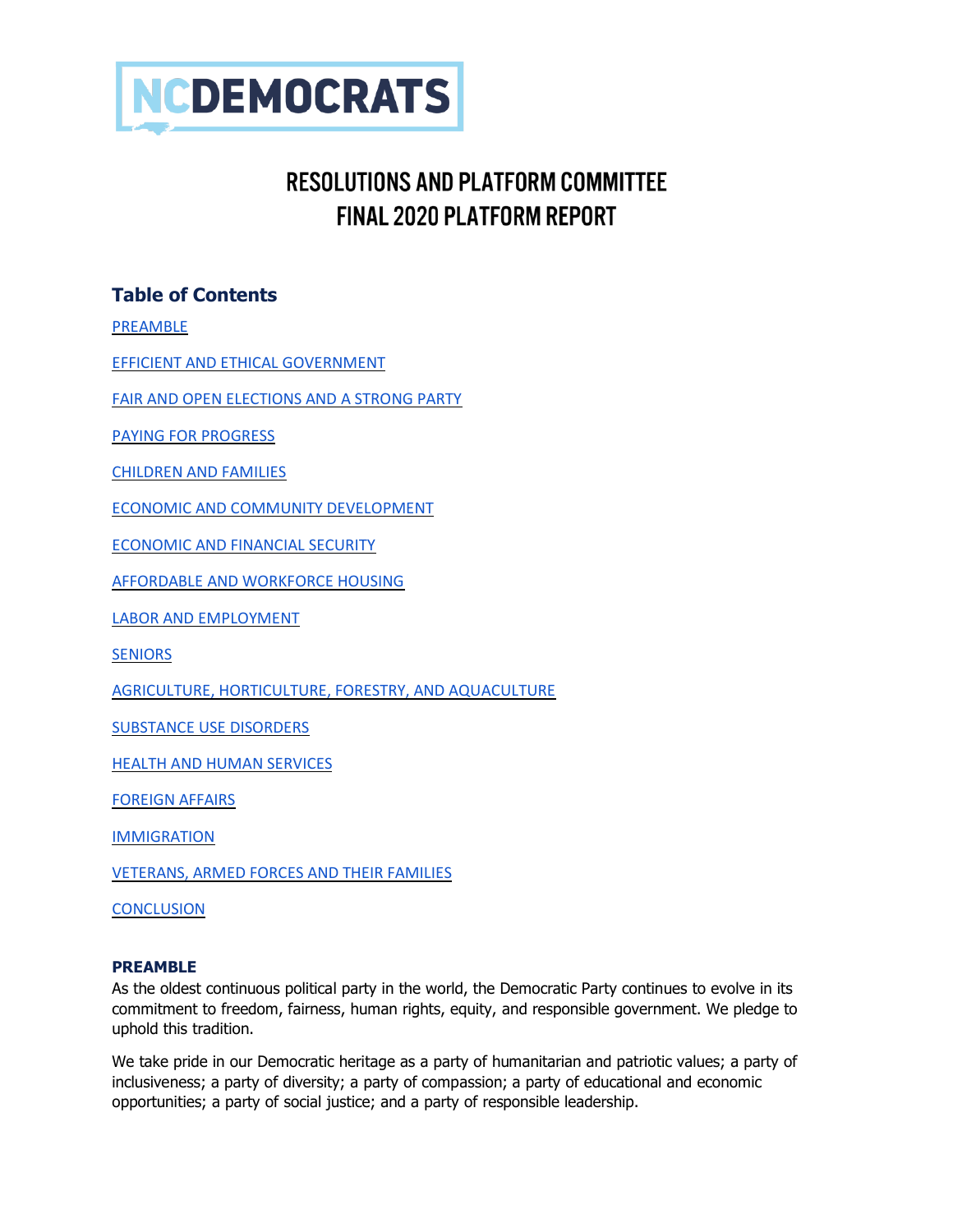The Democratic Party fully supports the Bill of Rights and later amendments and opposes any frivolous or malicious amendments to the Constitution, which limit the inalienable rights of the citizen.

This Party shall provide an avenue for the free and open expression of diverse ideas and opinions, including the right of every person to dissent, and shall work to promote government which is responsive to the legitimate needs, interests, and aspirations of every man, woman, and child in a manner which does not diminish human dignity or those fundamental rights, which are the birthright of all people of a free and democratic nation.

We, as North Carolina Democrats, seize this agenda, and vigilantly defend our historic Democratic heritage. We shall not abdicate our historic role as the Party of action and the Party of progress in this State. The lives and livelihoods of the people of this State are our sacred trust. We must act decisively; we must act swiftly; we must act together.

#### <span id="page-1-0"></span>**EFFICIENT AND ETHICAL GOVERNMENT**

We believe that the mission of government is to expand opportunity - not bureaucracy - for our culturally and ethnically diverse population. Democrats have demonstrated that the government can be both responsive and responsible. We support continuing efforts to make the State government more efficient. We demand that our leaders have the highest ethical standards in theory and practice as well as providing public services to all citizens in a non-discriminatory fashion.

GOVERNMENT OFFICES AND EMPLOYMENT: We have a strong commitment to our government employees. We believe these professionals deserve fair wages and benefits comparable to those in the private sector. We support annual pay raises within the limits of fiscal responsibility. We further support efforts to increase the numbers of qualified women and minorities in all levels of government where they are under-represented. We oppose any discrimination based on race, gender, gender identity, gender expression, ethnicity, religion, veteran status, national origin, disability, age or sexual orientation in the hiring, firing or promotion of public employees. The purpose of the public retirement system is to help provide economic security in retirement. We support maintaining our sound and fiscally responsible, defined-benefit retirement system for all public employees.

LOCAL GOVERNMENT: The North Carolina General Assembly has involved itself in local issues to the point of overreach, such as, changing the structure and method of election of local governing bodies. We support the concept of counties and municipalities in their development of ordinances and policies related to employment, employee compensation, and housing, so that they may adequately address the issues facing their communities. We further believe the General Assembly should support local governments, respect their authority, and serve the voters by not passing punitive local bills aimed to curtail the power of local governments.

EXTRATERRITORIAL JURISDICTIONS (ETJs): As Democrats, we believe that ETJs can be an undemocratic tool used by municipalities as part of their zoning and planning jurisdiction. Residents who live in ETJs are subjected to municipal planning and zoning regulations, but do not have a say in the governance of the municipality. We believe that local governments should consider approaching residents for annexation or implementing a Joint Planning Area (JPA) shared between a municipality and county to ensure that the residents who live in these areas have democratic means to resolve concerns related to zoning and planning.

OPEN GOVERNMENT: We believe that the people of North Carolina are entitled to observe the workings and activities of Government as openly and easily as is possible.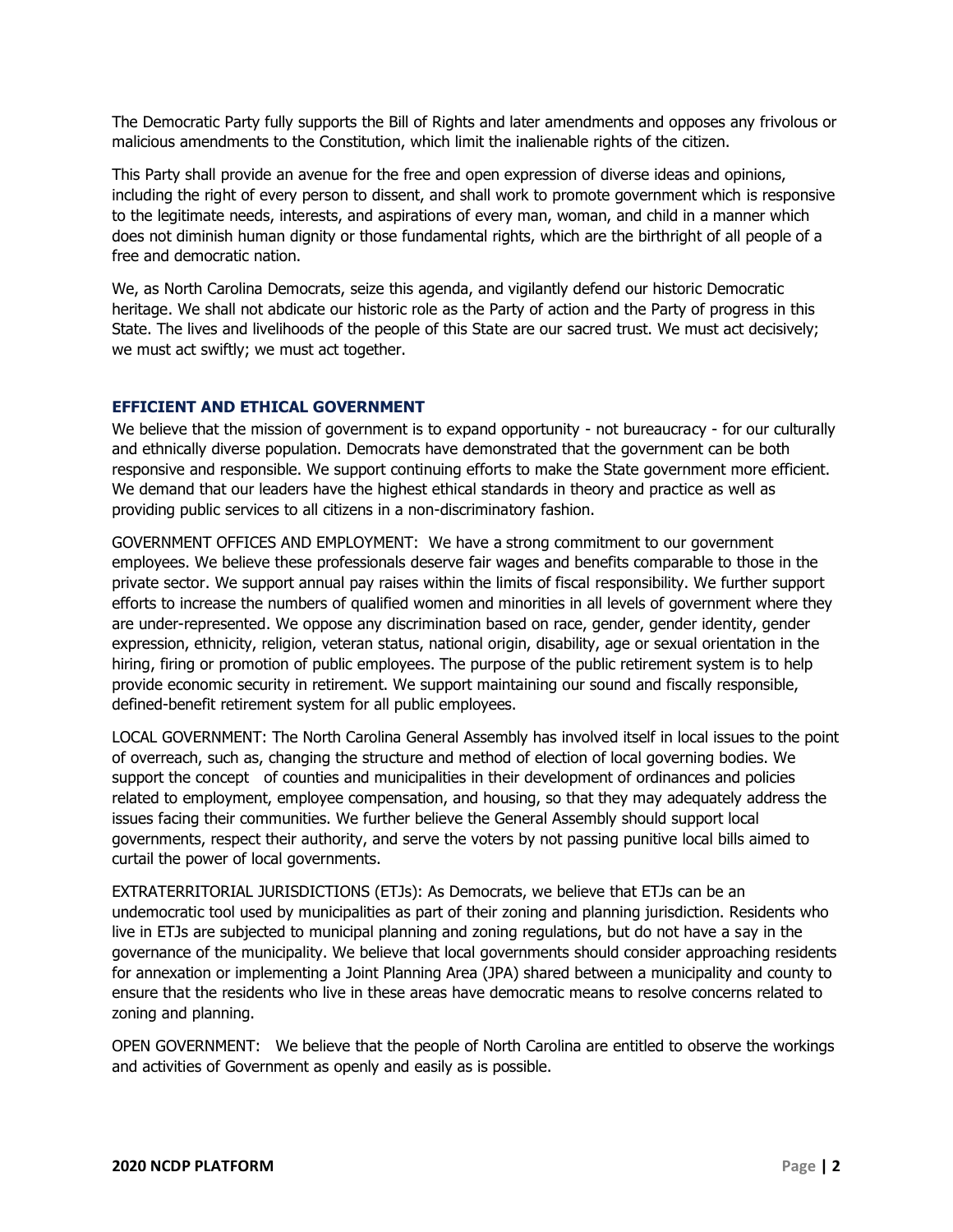RECORDS ACCESSIBILITY: We believe that the State government must be accountable to the people of this great State through transparency in how government business is transacted and the release of information in a timely manner.

## <span id="page-2-0"></span>**FAIR AND OPEN ELECTIONS AND A STRONG PARTY**

As the party of inclusion, we recommit ourselves to a North Carolina Democratic Party that is open to all people who dedicate themselves to the principles of the Democratic Party. We believe the principles and goals of our party are more important than personalities or primary election disagreements. We expect Democratic candidates and those who have been entrusted with public or party office to set an example of loyalty to the party, to its principles, and to all its nominees. We encourage all Democrats to unite and support the entire ticket in the General Election. We encourage Democrats to support North Carolina Democrats in every race - from local contests to both judicial elections and the top of the ticket.

We pledge to continue efforts to involve as many people as possible in Democratic Party affairs and in party decision-making, including significant outreach and inclusion of young people in order to both strengthen our party and guarantee its future. We will increase efforts to encourage historically underrepresented groups, such as women and minorities, to participate in the party affairs and to seek election to public and party office.

CAMPAIGN FINANCE: We support tough campaign finance laws. The North Carolina Democratic Party will continue to support measures to reduce the cost of campaigning for public office, including the gradual introduction of a public financing option. Furthermore, we believe that corporations are an instrument of law and are not people as envisioned in the United States Constitution and that money, and thus the influence of the corporations, is not equivalent to human free speech. Since corporations can exist simultaneously in many nations and can have leadership by non-US citizens, we believe it to be unacceptable to allow foreign non-citizen entities the right and the power to influence the composition of the United States Government. We strongly support the effort to amend the United States Constitution to reclaim our democracy and clearly state that individual citizens, not corporations, are entitled to constitutional rights. We support the re-introduction of the income tax check-off fund as a way for the people to have a direct influence on our state's political system.

CAMPAIGNS: We shall vigorously fight for what we believe. Not inconsistent with that pledge is our promise to campaign honestly and fairly, with a focus on the issues of paramount concern to our communities, State, and nation.

JUDICIAL SELECTION: We advocate a non-partisan judicial selection process that focuses on experience and qualifications and enables qualified candidates for judicial positions to compete in a manner consistent with the Canons of Judicial Conduct. We further support the reinstitution of public financing for judicial elections to prevent our courts from being sold to the highest bidder by special interest groups. We oppose retention elections for judges.

REDISTRICTING: We recognize that partisan gerrymandering has been a practice of both major parties in our state. We support a remedy to this problem through the implementation of non-partisan, independent redistricting commissions. This commission would shift power from self-interested politicians, back to the people, and allow voters to choose their representatives, rather than politicians choosing their voters. Furthermore, we believe that local governments should also have county-level nonpartisan independent redistricting commissions for school boards, municipal governing boards, and boards of county commissioners that do have voting districts.

VOTING RIGHTS: Voting rights are fundamental rights because they are protective of all other rights. We will work to fully protect and enforce the fundamental Constitutional right of every American to vote—to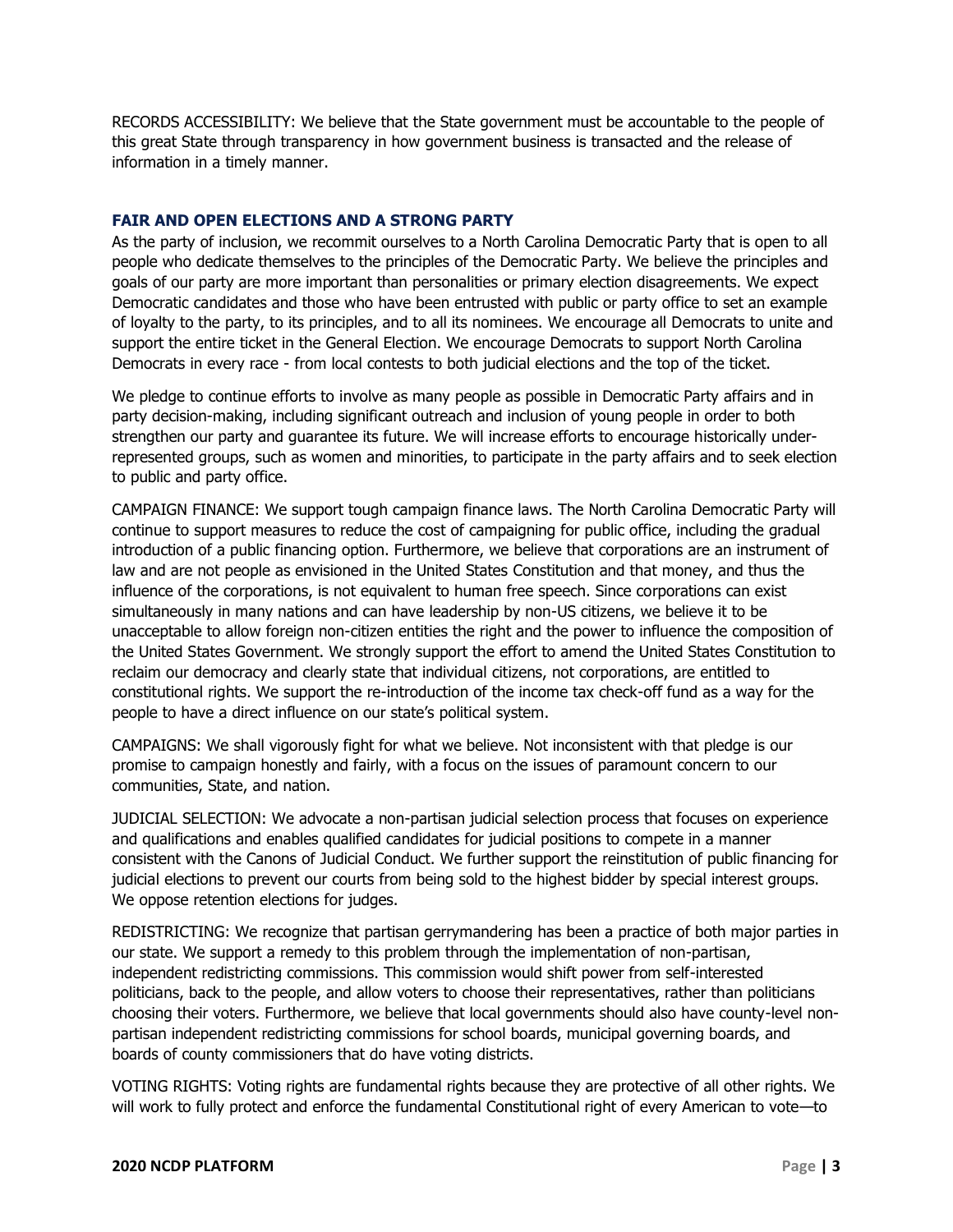ensure that the Constitution's promise is fully realized. Due to the United States Supreme Court decision gutting key provisions of the Voting Rights Act, we support passing federal legislation that would fix the damage to this crucial Act. We support fully funding the Help America Vote Act and work to fulfill the promise of election reform, including fighting to end long lines at voting booths and ensuring that all registration materials, voting materials, polling places, and voting machines are truly accessible to seniors, Americans with disabilities, and citizens with limited English proficiency. We will ensure that absentee ballots are accessible and accurately counted. We will vigorously enforce our existing voting rights laws instead of making them tools of partisan political agendas and we oppose discriminatory laws that require photo identification in order to vote or register to vote, shorten the early voting period, or eliminate out of precinct voting. We oppose tactics that purge eligible voters from voter rolls. We are committed to passing the Count Every Vote Act. Finally, we will enact legislation that establishes harsh penalties for those who engage in voter intimidation and creates a process for providing accurate information to misinformed voters so they can cast their votes in time.

We will continue to advocate measures to make voter registration and voting easier and more accessible, particularly for students, seniors, the infirm, and those who are unable to register during business hours by establishing universal, automatic voter registration in North Carolina and across the country. We support increased funding to educate voters about legal alternatives to voting early instead of waiting until Election Day and to improve the speed and convenience of Election Day voting, including expanding the early voting period to twenty days with the inclusion of evening and Sunday voting.

Election officials shall immediately inform all individuals denied their ability to vote of their right to cast a provisional ballot. We vigorously support efforts to ensure the right to vote for all citizens without discrimination or intimidation. We also encourage efforts to increase the turnout of North Carolina's voting-age population. We strongly support voting equipment, machines, mechanisms, and procedures that create and preserve an accurate, auditable paper documentation of all votes cast.

#### <span id="page-3-0"></span>**PAYING FOR PROGRESS**

Government services are not free. We believe that all taxes - especially those that fall hardest on middleclass and poor families - should be kept as low as is possible, consistent with the maintenance of an appropriate level of government services. The use of a progressive tax system is the only way to pay fairly for the government services needed to build a solid foundation for our future economic security. We oppose reliance on regressive taxes, which unfairly burden the poor and the middle class. We believe that any future changes in the tax laws should increase the progressivity of our tax system.

We support the wise use of tax monies without waste or extravagance. We support the introduction of increased efficiencies in all areas of government to hold down the tax burden on the people of our State. We are proud of the long history of efficient government and public investments in infrastructure that Democratic leaders have historically provided in North Carolina.

#### <span id="page-3-1"></span>**CHILDREN AND FAMILIES**

Our future as a state and nation depends upon strong families from all walks of life  $-$  for the religious faiths they follow, the ethics they practice, the values they instill, the pride they take in the work, and the families they build. We Democrats strongly support all families and policies that strengthen them.

Democrats pledge our steadfast commitment to improving the well-being of children and families. These efforts include measures to provide solid education and economic opportunities, to prevent unwanted pregnancy, infant mortality, which disproportionately affects communities of color and domestic violence; to create and sustain a safe, nurturing and stable childcare system accessible to more families; to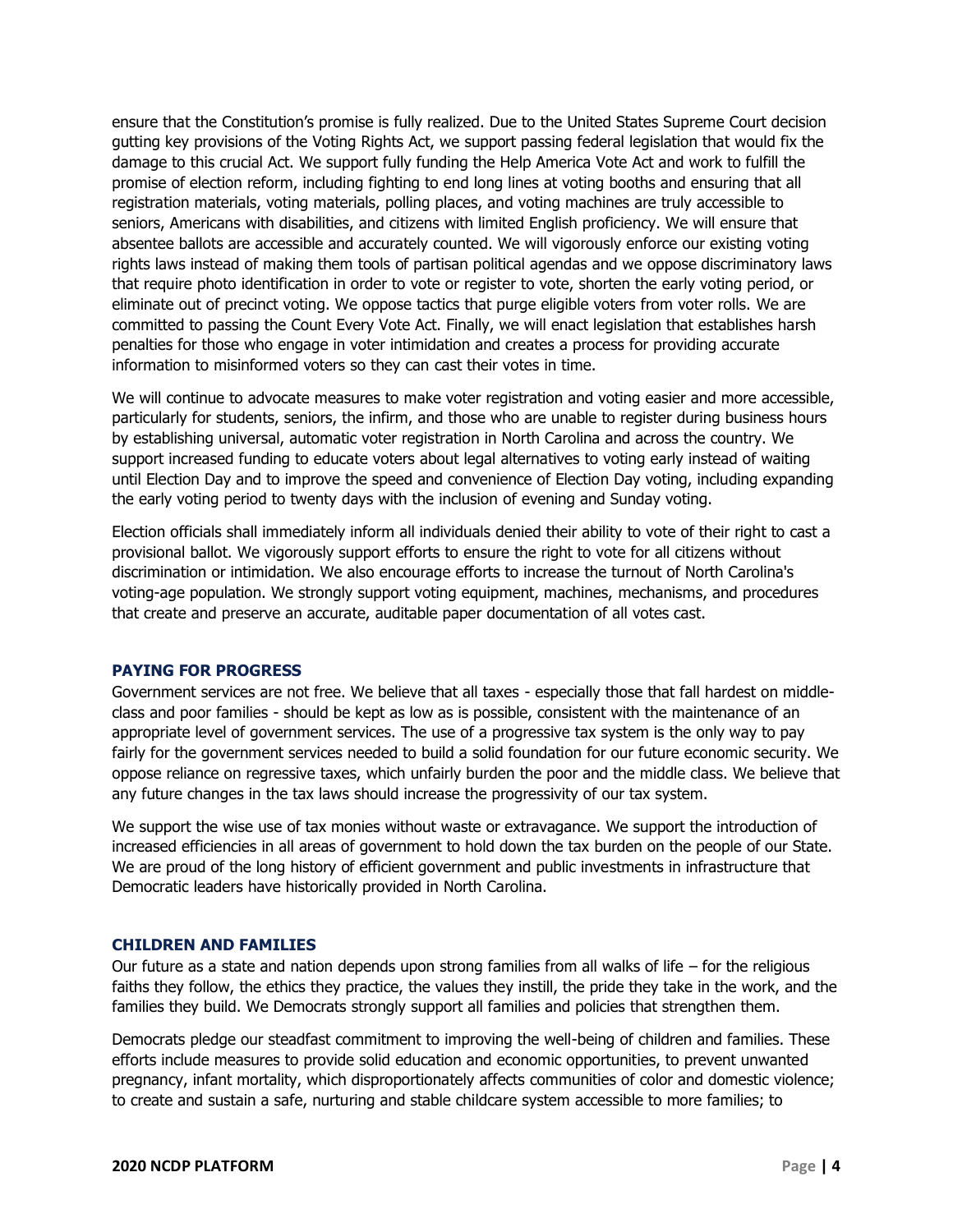encourage adoption and foster child programs. We support initiatives to improve youth advocacy in our courts and in our communities, including the School Justice Partnership championed by Chief Justice Beasley and Governor Roy Cooper.

Social Security is an earned benefit for our families, particularly dependent children, widows, widowers, retirees, seniors, and the disabled. This program should never be compromised. We oppose privatization and the diversion of Social Security funds for any other purposes.

We support the restoration of the NC Child and Dependent Care Tax Credit. We also support the full restoration of federal hunger programs and oppose federal block grants that limit funding and allow states to divert funds to other programs.

#### **CONSUMER PROTECTION**

The North Carolina Democratic Party urges government agencies to continue their efforts to protect consumers and to promote confidence in a fair marketplace that is free from price fixing, price gouging, unfair restraints of trade, deception, fraud, and other abuses that undermine the free enterprise system.

INSURANCE RATES: We oppose discrimination in either rates or access with regards to all forms of insurance. We stand for the guarantees that affordable insurance will be widely available, while respecting claimants' rights to fair compensation for injury and loss.

LENDING: We encourage banks, savings and loans, and other financial service institutions to maintain high quality service at a reasonable cost for all consumers. We oppose predatory lending practices.

PRE-EMPTION: We support State efforts to fight against any federal preemption of laws enacted to protect North Carolina consumers.

SECURITIES REGULATION: We believe North Carolinians should be able to have confidence in the safety of their securities investments. The investing public should be protected from securities fraud. Democrats believe in fair business practices with full and honest public disclosure for stockholders, enforced by government regulations.

BANKS: We strongly oppose abuses in the banking industry, including: Irresponsible speculation with depositors funds; unavailability of services to economically deprived people; structural racism, including red lining for loans to communities of color to increase rates or deny loans altogether; and difficulty for small businesses and small farms to obtain loans. We support strong banking regulations including, breaking up banks that are "too large to fail," we also support credit unions and the creation of a public banking option.

INTERNET: We support efforts to ensure internet security and citizens digital privacy rights. We support the restoration of net neutrality.

BENEFIT CORPORATIONS: We support laws allowing the establishment of benefit corporations as an additional choice to the corporate structure in North Carolina, with the understanding benefit corporations are designed to have a positive impact on society, workers, the community and the environment and that the goals they establish in these areas are in the best interest of the self-proclaimed benefit corporation and not just corporate profits.

#### <span id="page-4-0"></span>**ECONOMIC AND COMMUNITY DEVELOPMENT**

The health of our State and of our nation depends on sustainable balanced growth. We believe that economic growth expands opportunity for everyone. The free market, regulated in the public interest, along with public initiatives, is the best engine of general prosperity. The federal government makes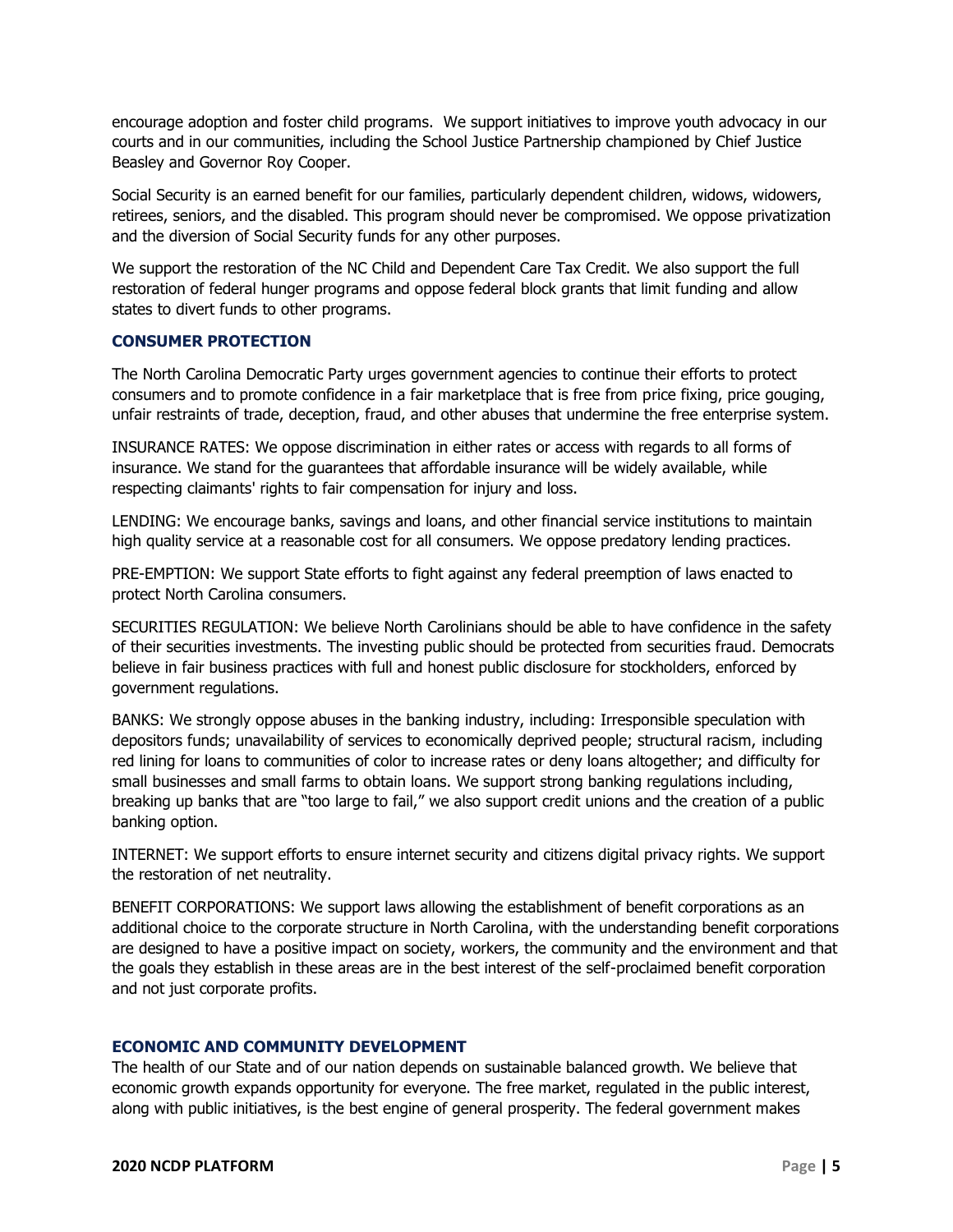economic growth and prosperity achievable for all. We also recognize that excellence in public education including public schools, vocational training, community colleges and universities - is the cornerstone of a successful economic development effort.

GLOBAL ECONOMY: We support trade practices and economic policies that enable our workers and the businesses that employ them to compete effectively and fairly in the world market, without injury by our own federal trade policies. We oppose the indiscriminate use of tariffs that raise the cost of living and create economic uncertainty.

WORKFORCE DEVELOPMENT: Democrats believe in protecting our State's workforce and encouraging assistance for workers, job creation, new investment in areas most severely affected by economic decline, and leveling the trade playing field for North Carolina industries.

ECONOMIC DEVELOPMENT: We believe North Carolina must continue to attract and foster both new and traditional industries while encouraging growth from within the State. We support restoring film industry incentives. We support attracting new green energy businesses. We support continued efforts to provide a skilled and educated workforce, a solid infrastructure, a competitive business climate, and a quality of life that attracts and creates good new jobs to provide a higher standard of living for all North Carolinians – especially in our low-wealth communities. We believe in a balanced approach to offering incentives to grow local businesses and to attract new business. We believe that economic incentives should result in a real net benefit for North Carolina citizens.

NATURAL RESOURCES: We recognize that the wise stewardship of our natural resources is essential for our continued economic growth. For example, tourism, one of the State's largest growing industries, depends upon the presence of clean and maintained beaches, unspoiled forests, and clean rivers and lakes.

SMALL AND LOCAL BUSINESS: We believe innovation and risk-taking in the pursuit of excellence should be rewarded. We believe that small and local business development in North Carolina is the best use of tax breaks and other support programs because they are the backbone of our economy. We support initiatives to promote businesses owned by women of color, including equitable access to capital and business contracts.

INFRASTRUCTURE: We support increased investment in repairing North Carolina's crumbling infrastructure, this should include green infrastructure, such as smart grids. We support infrastructure for climate change and disaster preparedness. We support regional cooperation between counties and municipalities to address important and critical needs for stormwater management, reuse water, potable water, and sanitary sewer.

EXPANDED BROADBAND: We support statewide, county, and municipal initiatives for equitable and affordable access to broadband in North Carolina regardless of zip code. We support changing the current state law in order to bring broadband to underserved areas and address the issues with the "last mile" In addition we consider broadband to be a utility and should be broadly available to all communities across North Carolina like electricity.

# <span id="page-5-0"></span>**ECONOMIC AND FINANCIAL SECURITY**

We believe the government must provide a safety net covering the basic human needs of all citizens and should work to enrich their quality of life. To fulfill this responsibility, all persons should have the opportunity to develop their talents and abilities. We believe that every North Carolinian should have adequate food, clothing, shelter, health care, and work. We believe that all people have a right to live, and that we, as a society, have a responsibility to help those persons in need: distressed families, the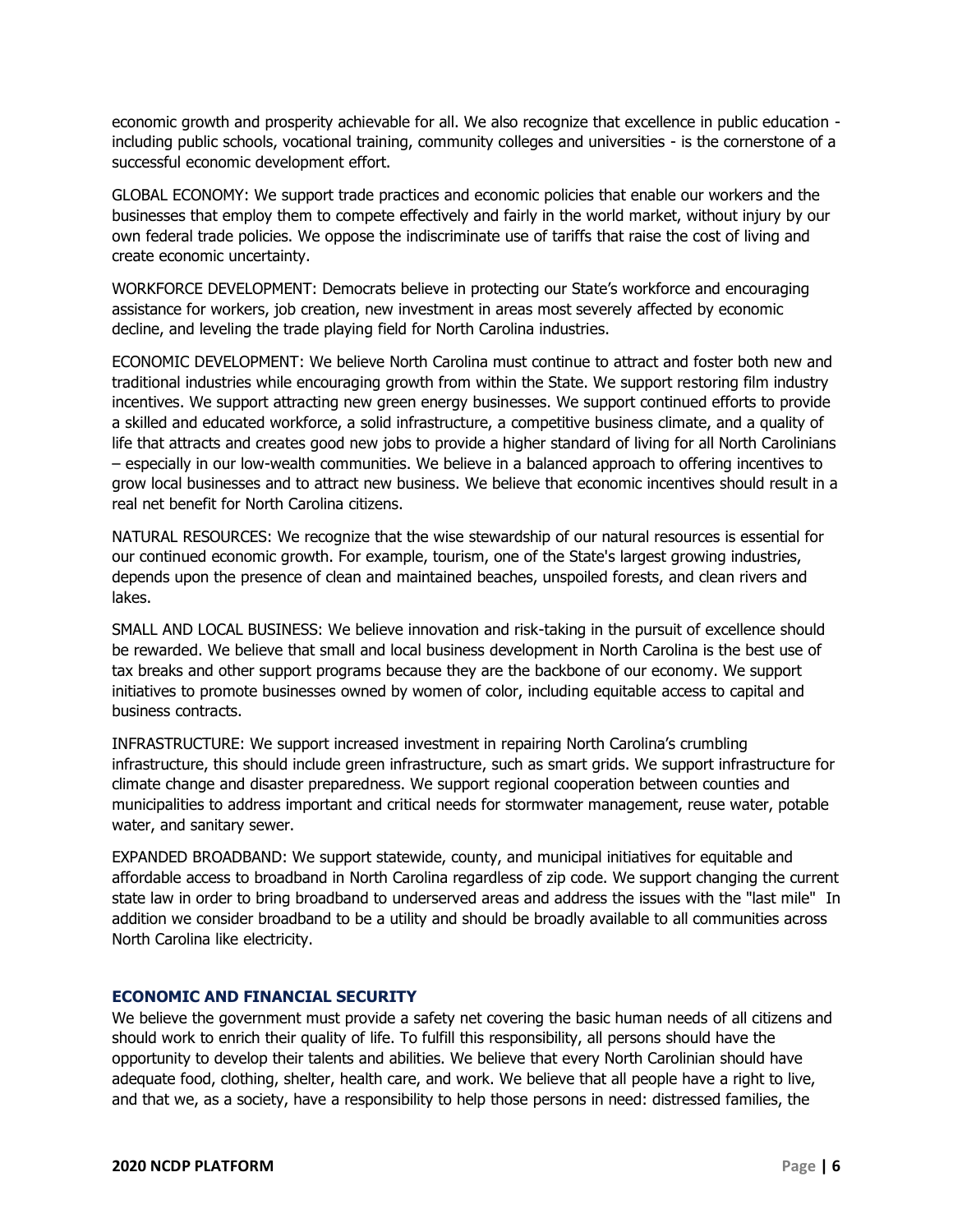unemployed, the underemployed, the homeless, the formerly and currently incarcerated, persons with disabilities, and those with mental health diagnoses and substance use disorders. We must eliminate food deserts and food insecurity. We must eradicate hunger.

FINANCIAL LITERACY: We believe that all families deserve the opportunity to learn the skills needed to manage their resources and credit prudently and to save and invest for life goals of home ownership, providing for the education of children, and securing a financially strong retirement.

RETIREMENT AND SOCIAL SECURITY: We reiterate our commitment to secure a healthy retirement. Individuals, employers, and government must all play a role. We support measures to preserve and protect existing public and private pension plans. In the 21st century, Americans also need better ways to save for retirement. We support the automatic enrollment of every worker in a workplace pension plan that can be carried from job to job and support the matching of savings for working families. We reject proposals that would cut Social Security; we believe that it is indispensable. We will fulfill our obligation to strengthen Social Security and to make sure that it provides guaranteed benefits Americans can count on, now and in future generations. We believe that the cap on payroll taxes should be eliminated. We firmly oppose the privatization of Social Security, and any and all efforts that may lead to privatization.

Pensions: We believe self-interested CEOs and corporate raiders should not be able to line their own pockets after looting from workers' pensions and the communities where those workers live. We believe all employees who have company pensions receive annual disclosures about their pension fund's investments, including full details about which projects have been invested in, the performance of those investments and appropriate details about probable future investments strategies. We also will support reform of corporate bankruptcy laws so that workers' retirements are a priority for funding and workers are not left with worthless IOU's after years of service.

Federal Taxes: Finally, we support eliminating all federal income taxes for seniors making less than \$50,000 per year. Lower- and middle-income seniors already must worry about high health care and uncertain energy costs; they should not have to worry about tax burdens as well.

JOBS: We believe that all North Carolinians deserve rewarding jobs through which they can support themselves and their families. We believe that business, government, educational institutions and employees should work together as partners to ensure high paying, rewarding jobs for our people.

# <span id="page-6-0"></span>**AFFORDABLE AND WORKFORCE HOUSING**

We believe in affordable housing, including the dream of homeowners, for all people of North Carolina, regardless of economic status, race, ethnicity, age, gender, gender identity or expression, sexual orientation, familial status, or veteran status. We support incentives for the construction of apartments and houses that accommodate our diverse population and combat against gentrification. We support housing cooperatives and subsidized housing that allows people with lower incomes to live side by side with people with higher incomes. We oppose discriminatory practices by income and race, such as red lining. As Democrats, we also believe that counties and municipalities should be granted flexibility by the North Carolina General Assembly to combat these issues.

# <span id="page-6-1"></span>**LABOR AND EMPLOYMENT**

The North Carolina Democratic Party is the party of North Carolina's working people. We understand that meaningful employment at a living wage is critical to the personal security and self-esteem of the people of our State. We believe that economic growth is fully consistent with fair employment practices, fair wages, and a safe, clean, and healthy workplace. To that end, we support the rights of public and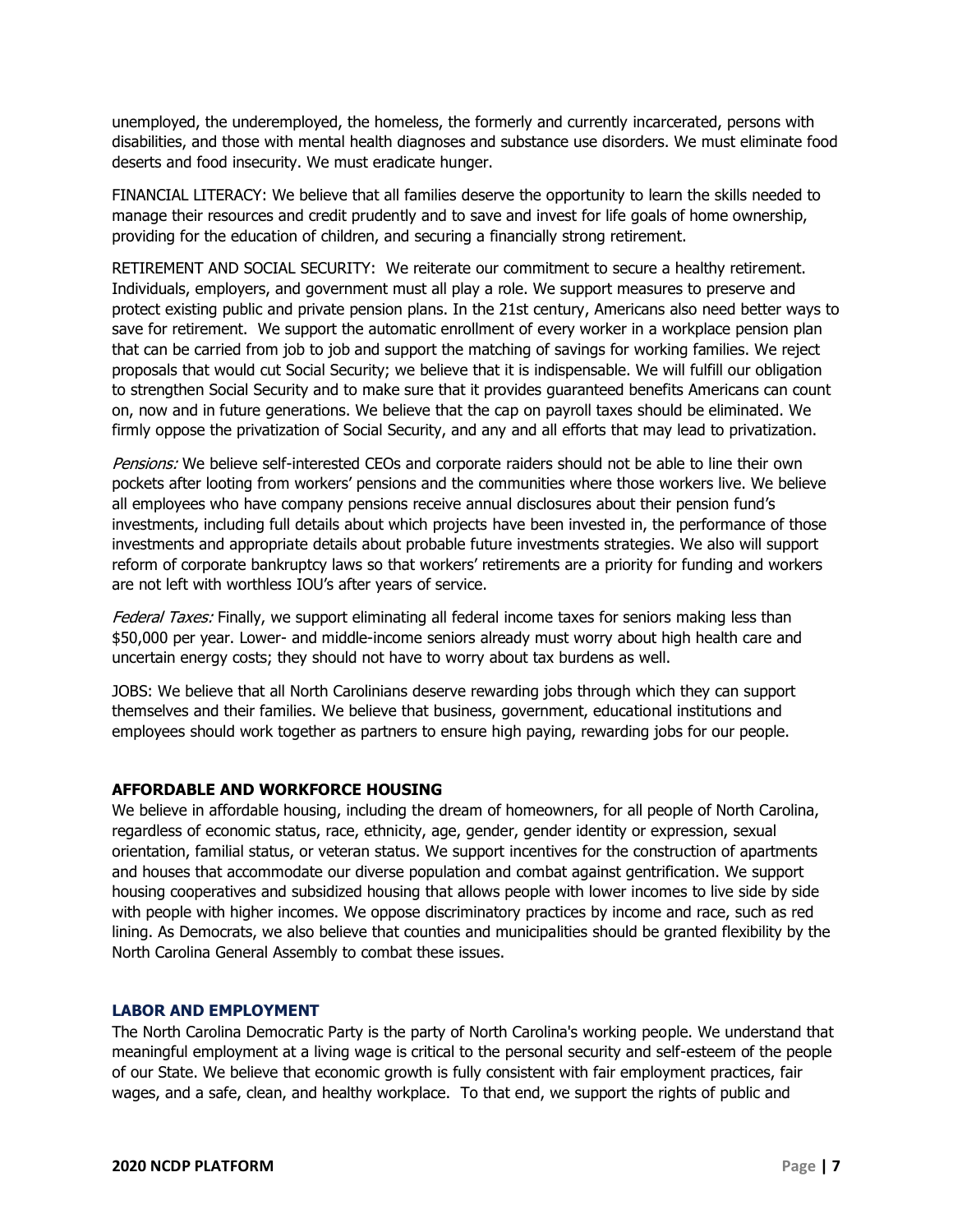private workers to engage in collective bargaining. We are confident that investments in the training and retraining of workers in view of our changing State, national, and world economies bring about a high level of economic growth.

CHILD CARE: We support incentives for private employers to provide high quality childcare services. We support public initiatives for affordable and accessible childcare. We support the removal of obstacles to alternative work opportunities such as part-time, shared-time, and flexible-time work schedules.

EQUALITY IN THE WORKPLACE: We support equal access to employment opportunities for all and are committed to equal pay for equal work. As Democrats, we believe that our state's government should ensure that wages of workers should not be stolen by their employers. We believe the Department of Labor should be a partner in these endeavors and that we can only achieve such proactive measures with a Democratic Commissioner of Labor

FAMILY AND MEDICAL LEAVE: We believe that employees should be guaranteed up to 12 weeks of paid family medical leave without any loss of standing of work.

JOB SAFETY/ILLNESS AND INJURY: We demand strict enforcement of workplace safety standards and the routine inspection of North Carolina workplaces in order to ensure adequate protection for all workers. We support just compensation and adequate care for the victims of occupational diseases and work-related injuries. We particularly support efforts to reduce and eliminate the risk of long-term injury resulting from repetitive job-related activities. The Department of Labor should be an advocate for legislation that promotes safety in the workplace. Safety is a vital component of a productive, profitable workplace.

JOB TRAINING: We strongly support the expansion of apprenticeship and on-the-job training programs to help our young people and displaced workers to develop marketable job skills. We believe that special care should be taken to expand job opportunities for the disabled. We believe that job training should be the policy of the North Carolina government and the Commissioner of Labor should advocate for job training and use official resources to achieve such.

LIVING WAGE: We support a living wage to ensure that all workers (including tipped employees) can adequately provide for their own wellbeing and that of their families. We support a minimum wage of \$15/hour that will increase yearly at the rate of inflation. We oppose wage discrimination by age, gender, race and ethnicity. We support legislation outlawing requiring wage history on job applications.

MIGRANT WORKERS: We support sanitary living conditions, adequate health care, educational opportunities, and safe working conditions for migrant workers and their families. All workers in North Carolina, regardless of immigration status, have the right to a living wage, timely payment for services, and safe working and housing conditions.

NON-DISCRIMINATORY EMPLOYMENT PRACTICES: We support access to employment without discrimination of any kind, including efforts to "ban the box" so that job applicants have a chance at employment opportunities to provide for themselves and their families. We support vigorous enforcement of existing anti-discrimination laws to ensure that all persons have access to good jobs at fair wages and benefits.

RIGHT-TO-KNOW LAWS: We believe that workers have a right to know whether they are at risk of exposure to hazardous materials and to the steps that they can take to protect themselves from harmful contact with such substances.

UNIONS: We support the right of working people to organize and join unions- including labor, professional, and civil employees, and to collectively bargain for wages and working conditions without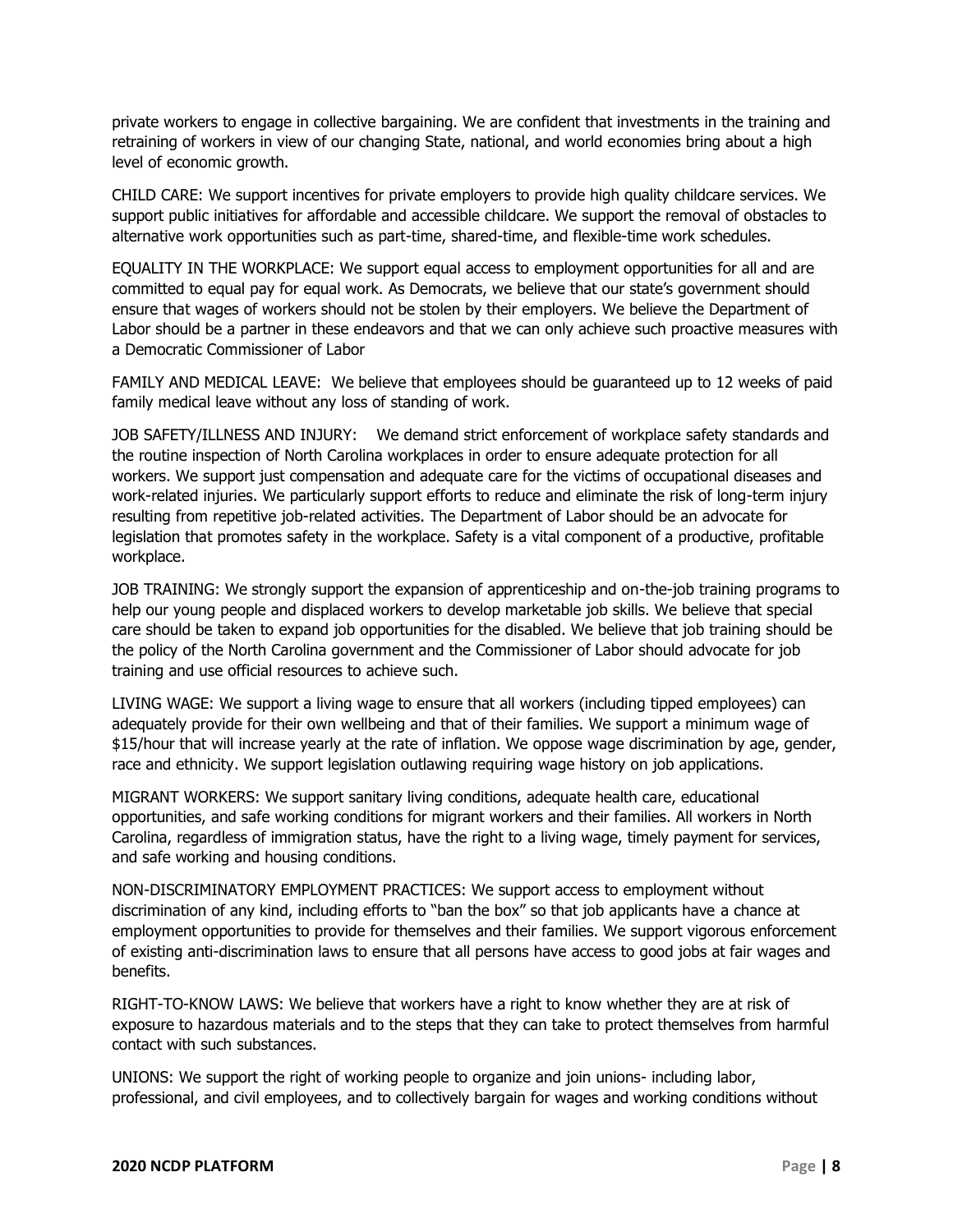any unfair interference or threats from employers. We support legislation to protect and strengthen the ability of unions to organize, protect their members health and welfare, and bargain on an equal footing with employers. We oppose the so called "Right to Work" laws intended to weaken unions and deprive working people of their rights.

UNEMPLOYMENT BENEFITS: We support the reinstatement of full unemployment insurance benefits in North Carolina.

VERIFICATION OF INCOME (VIE): We support the NC Division of Employment Security participating in a verification of income and employment program and/or ultimately something similar in order to provide an alternative platform and pathway for North Carolina residents to obtain access to fair and reasonable credit terms.

#### <span id="page-8-0"></span>**SENIORS**

We believe that seniors should enjoy independence and economic security in recognition of their many contributions to society.

ASSISTED LIVING AND CARE: We support continued efforts to strengthen training programs for those who work in the field of aging. We support expanded, accessible transportation and affordable educational and leisure opportunities for older adults. We support a background check and psychological testing for all employees with direct care responsibilities for seniors.

HEALTH CARE/PRESCRIPTION DRUGS: We strongly oppose privatization of Medicare. We believe any changes in Medicare should focus on health care cost containment to diminish the ever-increasing out-ofpocket medical costs that have risen at rates significantly higher than the rate of inflation. Seniors should be assured both quality and choice of health care providers. Seniors should be protected against arbitrary health care cancellation. We support economical, accessible prescription drug coverage for our seniors.

INCOME: We support efforts to raise incomes of seniors and all other persons above the poverty level through an expansion of Social Security to allow them to live in dignity, safety, and security. We support fairness in economic benefit programs for all senior North Carolinians. We support an increase in the homestead exemption from property taxation for the elderly. We oppose predatory financial practices targeted at seniors.

SENIORS AND FAMILIES: We support efforts to keep families together through safe, affordable adult day care, health care, counseling, job retraining, training to establish small businesses, nutritional assistance, and other means of making life more pleasant for seniors. We pledge to support every reasonable effort to assure that families will not be financially impoverished because of exorbitant housing and health care costs. We Democrats continue our commitment to the Homestead Act.

SOCIAL SECURITY: We believe Social Security is a contract that must not be compromised. We oppose privatization and the diversion of Social Security funds for other purposes. We condemn massive federal budget deficits, which force the government to borrow from the Social Security Trust Fund.

#### <span id="page-8-1"></span>**AGRICULTURE, HORTICULTURE, FORESTRY, AND AQUACULTURE**

Farming is important to all North Carolinians, and we respect the contributions made by farmers and agribusiness to our economy and our way of life. A sound farm economy supports rural economic development, provides thousands of jobs on and off the farm, and provides food and products for all of us, including multi-purpose crops such as hemp. We support efforts that will aid our farmers in adjusting to social, economic and environmental challenges in a manner that allows them increasing efficiency,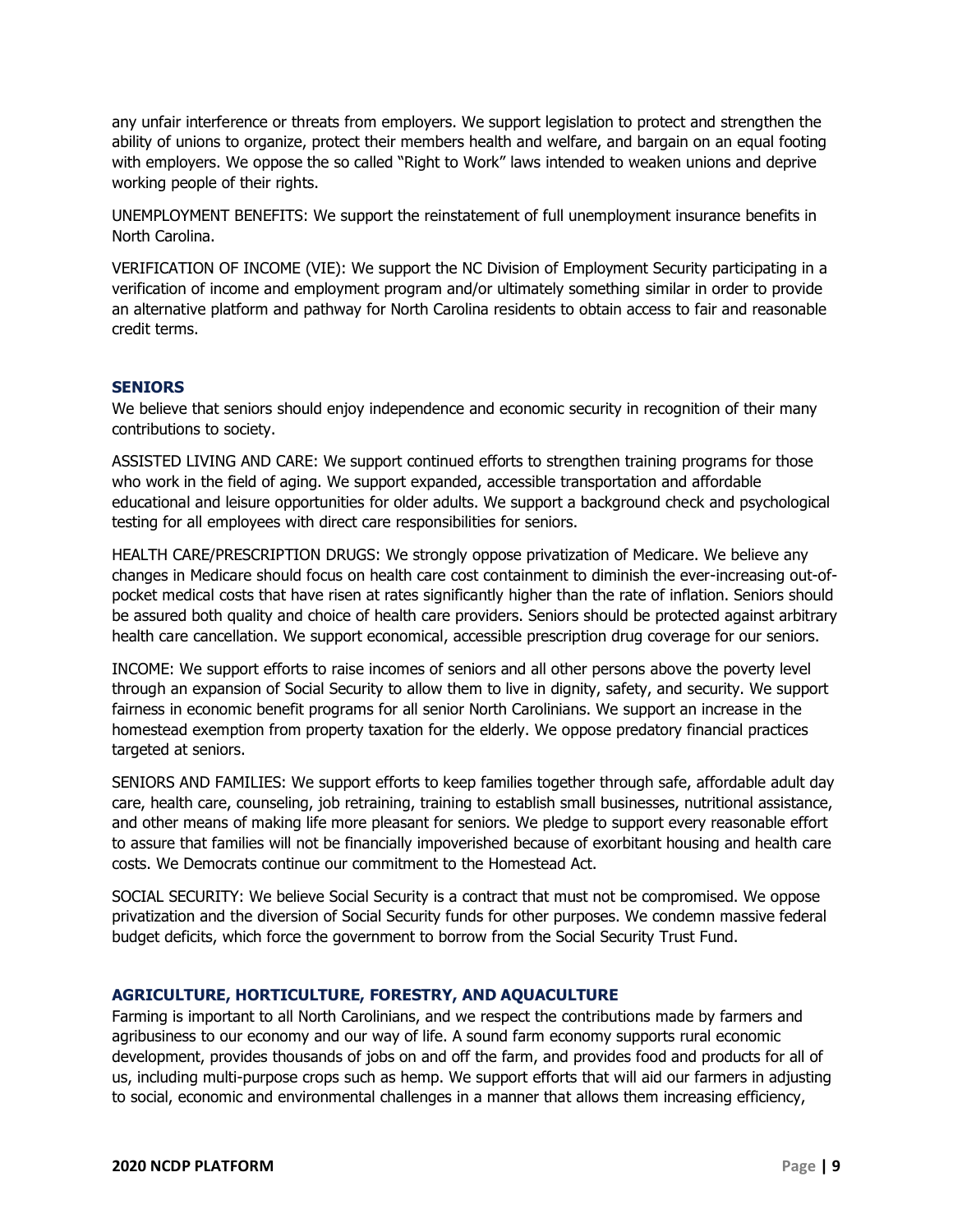productivity, and profitability. We categorically oppose tariffs that directly or indirectly affects the agricultural community in the state.

Growing, harvesting, selling, processing and transporting agricultural goods and products have been a way of life for North Carolinians for generations. We pledge our support for increased agricultural research and education, and expanded government efforts to develop regional, statewide, and international markets for all our farm and forest products. We also support environmentally safe and economically viable means of animal waste disposal and encourage cooperation to prevent the conversion of prime farmland to non-farming uses. We believe the values of the small family farm are what make North Carolina great.

Water equals life and prosperity. North Carolinians have also relied on our state's abundant waters as a means of livelihood for generations. Realizing the economic and cultural impact, which this industry has, we will strive to preserve and promote the jobs which aquaculture and maritime businesses provide to the citizens of our state.

#### <span id="page-9-0"></span>**SUBSTANCE USE DISORDERS**

Addiction and substance use disorders are diseases and not moral failures. The North Carolina General Assembly should include a multi-pronged approach that focuses on community education, prevention, treatment and recovery, with greater access to treatment and reduced wait times to programs. Substance use disorders affect North Carolinians from all geographic areas of the state and include all socioeconomic classes. We also demand greater support for recovery support services, as recovery does not end upon discharge from treatment; it is a lifetime endeavor. We support treatment for mental health and substance use disorders instead of contributing to the prison industrial complex. We urge that North Carolina continue to monitor the use and implementation of the Good Samaritan laws and support the over-the-counter access to the lifesaving drug Naloxone. We support an end to the ill-conceived "War on Drugs", and we will hold accountable the companies that have contributed to the opioid crisis.

#### **ENVIRONMENT**

We will protect our air, water, soil, forests, wetlands, watersheds, barrier islands, and ridgetops. We promote the research and implementation of alternative, sustainable, and renewable energy solutions. By preserving our natural resources, we are preserving our quality of life, our economic growth, and our health. The Democratic Party has consistently supported serious and effective measures to protect our environment and natural resources. We must take steps to reduce global warming and combat climate change.

AIR, SOIL AND WATER: We support tax incentives and other benefits that encourage the use of alternative means of disposal of chemicals and waste by-products into the atmosphere, soil, and waters. We oppose initiatives to dilute water and air quality safeguard standards, most especially in Republican initiatives with titles intended to mislead the public. We believe in keeping public ownership of the coastline, so it is available to every North Carolinian, and the preservation of working waterfront areas. We support investment in our local governments to address stormwater run-off, flooding, and betterquality wastewater treatment facilities. We support an investment in improved water quality and high quality, potable drinking water.

ALTERNATIVE FUELS: To reduce fossil fuel dependency and to increase fuel efficiency standards, we urge cooperation in the private and public sectors to seek and develop alternative sources of energy.

CONSERVATION: We call for conservation by our government, businesses, and citizens as a primary component of environmental responsibility.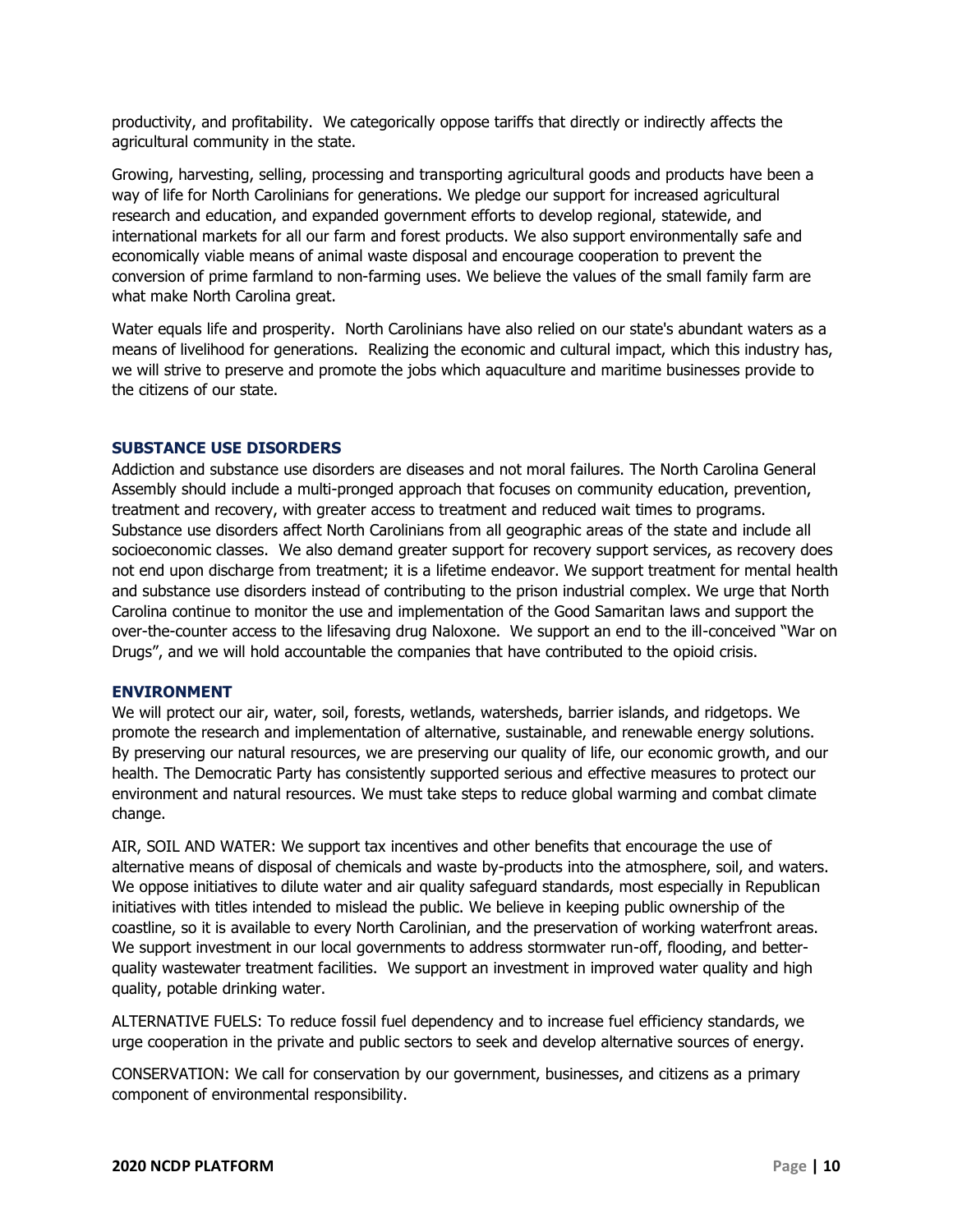FORESTS/WETLANDS: We support logging and timber management techniques that foster reforestation. We oppose the practice of clear-cutting. We support local land management that includes responsible control of surface water run-off, requires the proper treatment and disposal of wastewater, and minimizes the pressure exerted by an increased population. We support programs that will achieve the short-term goal of "no net loss" of wetlands - in both acreage and function - and a longer-term goal of wetlands restoration. We oppose the sale of State and national forests.

NUCLEAR POWER: We urge constant vigilance to ensure the safety and security of existing nuclear power facilities and the development of efficient and safer means to dispose of nuclear and hazardous wastes.

OFFSHORE DRILLING AND HYDRAULIC FRACTURING: We recognize that our coast is an outstanding natural resource that must be protected for future generations of North Carolinians. We oppose any offshore exploration for oil or natural gas adjacent to this State. We further recognize that our ground water is one of our most precious natural resources and that everyone has the right to clean water. We therefore oppose any and all efforts to implement or expand the dangerous practice of fracking in our state.

PARKS: We support the completion of the remaining land acquisition needed to implement the master plan for our State parks. We oppose the sale of State and national parks. We also support accessible and affordable parks.

RECYCLING: We support mandatory local and regional recycling of paper, glass, metals, plastics and other reusable materials in order to reduce the need for landfills, which are costly to build and operate. We support safe, alternative means of waste disposal. We also support tax incentives and other benefits for industries that undertake and promote recycling efforts, with a goal toward zero waste. We support new technologies such as the exploration of plasma gasification and other ideas to help address our challenges with municipal and county solid waste.

TOXIC AND HAZARDOUS WASTE: We believe that any firm or organization - public or private -, which uses or produces hazardous products must be held accountable for their safe and proper use and disposal. We support strengthening laws against irresponsible dumping of toxic chemicals and wastes, and aggressive prosecution of those who violate these laws. We oppose the siting of hazardous waste generating and disposal facilities, including coal ash deposits, in economically disadvantaged neighborhoods and ecologically sensitive areas. We support reasonable right-to-know laws to disclose fully the chemicals used and stored in our communities.

ANIMAL WELFARE: Humans share the Earth with other living beings. It is our moral responsibility to treat these animals humanely and prevent their suffering. We are committed to providing for the basic welfare of all animals, reducing cat and dog overpopulation and optimizing animal control and sheltering. We insist on transparency in the treatment of animals in agribusiness. We support stronger regulations and licensing requirements to prevent puppy mills and other unregulated animal breeding operations.

#### <span id="page-10-0"></span>**HEALTH AND HUMAN SERVICES**

Everyone is entitled to comprehensive universal healthcare inclusive of all physical, mental, and behavioral medical care.

AFFORDABLE CARE ACT: Until we achieve universal healthcare, we support the Affordable Care Act, one of the crowning achievements of the Democratic Party, which provides for near universal health insurance coverage. We pledge to defend the Affordable Care Act and build upon it by making premiums more affordable, lessening out-of-pocket expenses for consumers, and pursuing a public health insurance option. To expand health insurance coverage in North Carolina, we support expanding Medicaid so that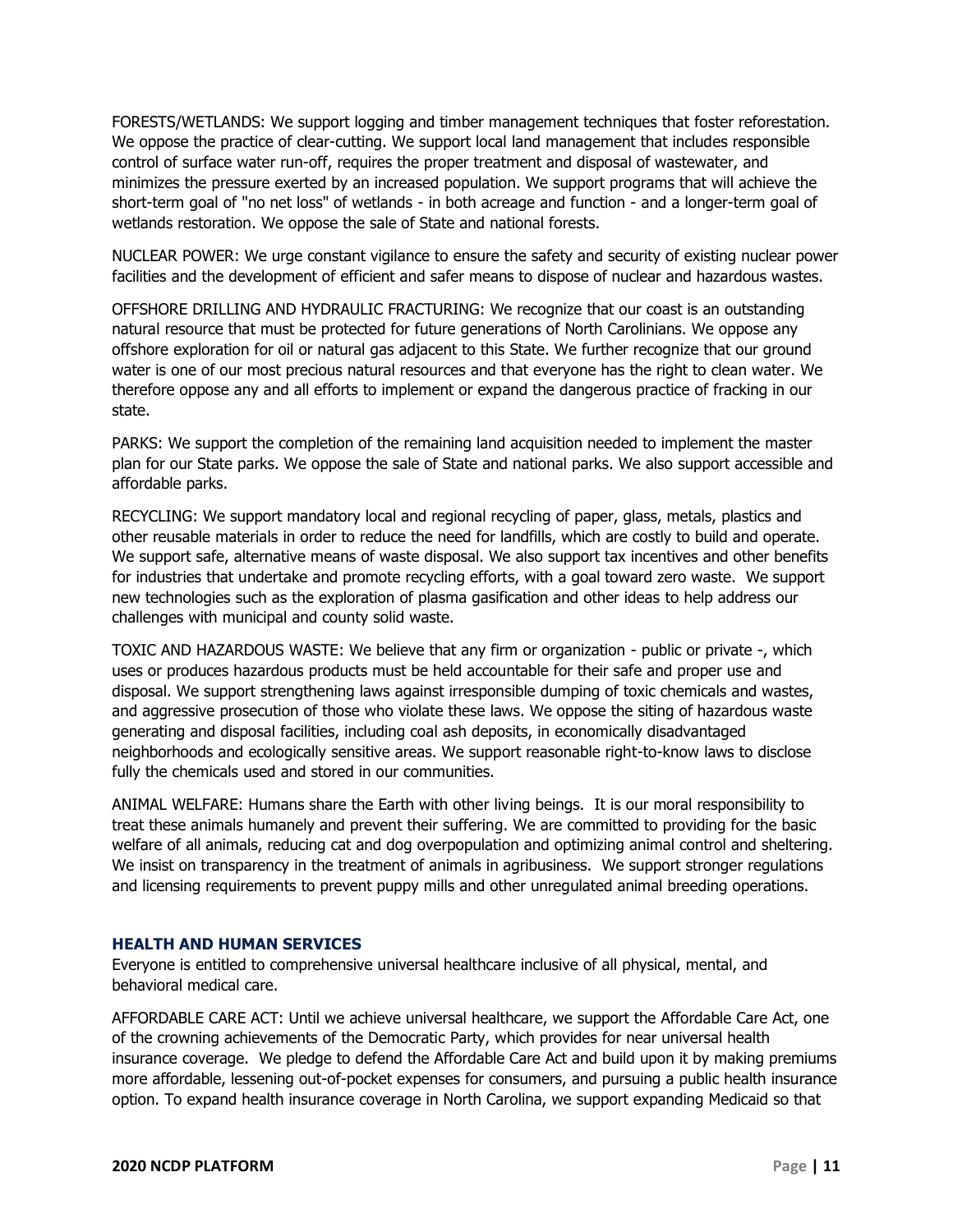struggling families and individuals can get the health care coverage they need. We also believe in the need to crack down on rising prescription drug prices and eliminating the systemic monopolies that prevent Americans and local and state governments from negotiating drug prices to ensure that Americans can access critical prescriptions without financial burden. As another prescription option for healthcare, medical marijuana should be legalized in North Carolina.

BEHAVIORAL HEALTH CARE: We support a mental health system that provides access to appropriate treatment for mental, behavioral, developmental disabilities, and substance use disorders. Such a system must provide a comprehensive array of services that emphasizes community-based treatment offering equal access for those in need. There should be equivalent insurance coverage for all physical and mental health disorders.

BIOMEDICAL RESEARCH: We support the increasing leadership role of North Carolina's biomedical researchers in exploring medical advances that will benefit all humanity. Recognizing the critical role that stem cell research can play in addressing diabetes, various cancers, spinal cord injuries, Parkinson's disease, Alzheimer's disease, and many other afflictions, we encourage an increased level of support for stem cell research – including the introduction of new stem cell lines – with appropriate ethical controls.

EDUCATION: We support medically and factually comprehensive, age-appropriate educational programs in our schools and public health agencies and shall work to ensure educators are empowered and permitted to provide scientifically accurate information about safe sexual practices.

PATIENTS' RIGHTS: We North Carolina Democrats authored and continue to support the Patients' Bill of Rights, established to improve the relationship between patients, doctors and insurance companies.

SENIORS AND PERSONS WITH DISABILITIES: We support alternative healthcare delivery systems to allow the elderly and persons with disabilities to remain in a home setting if possible. We insist on their protection from abuse, neglect, and deprivation of their rights as persons. We applaud efforts to provide State-supported health care to the poor and to uninsured and underinsured persons.

REPRODUCTIVE HEALTH: Women demand complete control over their bodies and healthcare decisions. We believe that every woman, including trans identified individuals, should have access to prenatal and postnatal care and appropriate counseling, as well as access to information and counseling regarding all choices related to pregnancies. We believe that a woman's decisions regarding pregnancy should be her own choice and not that of the government. We believe that we should focus on preventing unintended pregnancies and reducing the need for abortion through increasing access to family planning services, access to affordable birth control – including emergency contraception – and by providing comprehensive age- appropriate sex education. Furthermore, abortion must be safe, legal, accessible to all North Carolina women regardless of ability to pay; therefore, the State abortion fund should be fully funded and accessible to indigent women.

# **CIVIL JUSTICE**

We believe that an efficient civil justice system is necessary to protect individual rights, to maintain a stable business environment, and to promote social order.

ALTERNATIVE DISPUTE RESOLUTION: We support continued efforts to develop appropriate alternative methods of dispute resolution and to increase funding to such efforts. We oppose any measures that deprive individuals and businesses of full and equal access to the civil justice system.

CIVIL RIGHTS: Racism, discrimination, hate, and bigotry are interwoven into the fabric of American society. Therefore, there is a need to continue to fight those who would take away the civil rights for which we fight so hard. Since many devoted their lives to social change, it is our obligation, to demand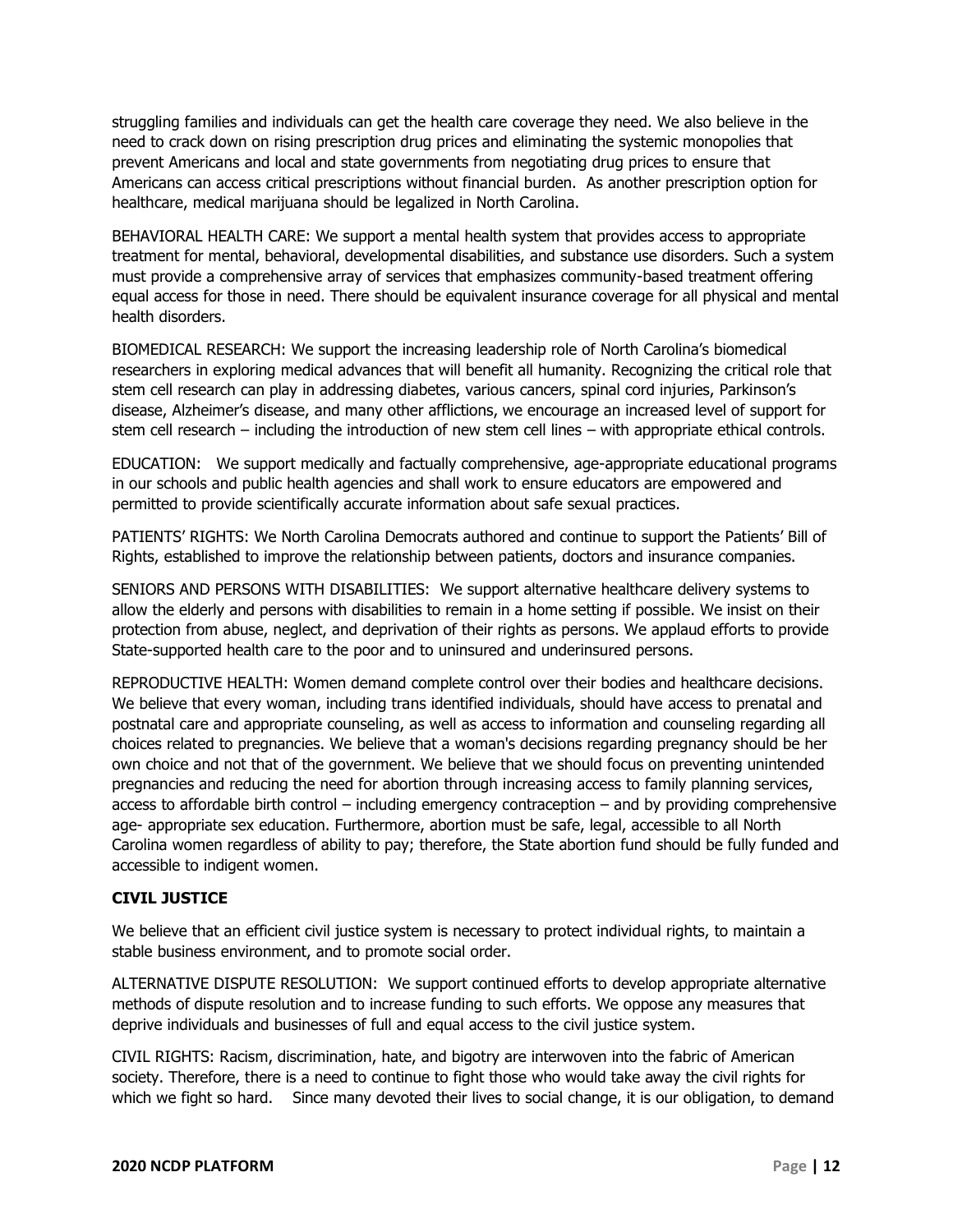civil rights for all people regardless of race, gender, gender identity/expression, political persuasion, national origin, religion, age group and sexual orientation.

Further, because the United States Constitution does not prohibit discrimination on the basis of sex nor does it include language that addresses comprehensively the protection of the rights of women, we call for a renewed effort to ratify the Equal Rights Amendment, as proposed by Congress on March 22, 1972.

CRIMINAL JUSTICE REFORM: We believe that our criminal justice system is in dire need of reform and that our current system disproportionately affects the poor and minorities. We believe that we must reform mandatory sentencing laws at both the federal and state levels, eliminating practices that cause people to remain incarcerated solely because they cannot afford to pay for their release, end mass incarceration, implement police body cameras, encourage the formation of civilian review boards, end racial profiling, and help those who were formerly incarcerated to re-enter society through initiatives that reduce barriers to employment. Moreover, we must rebuild the trust between communities, particularly communities of color, and the police if we are to have safe neighborhoods and communities. We support community policing and oppose the militarization of law enforcement agencies. Furthermore, we support decriminalization of marijuana as well as changes to federal prohibition and allow states to develop their own drug laws as it relates to marijuana possession and consumption, including for medicinal and recreational use.

RACIAL JUSTICE: We support the re-enactment of the 2009 Racial Justice Act. Racial prejudice, especially in the criminal justice system, should not exist and each person in our state deserves due process and a fair trial.

JUVENILE JUSTICE: We support and encourage the Department of Public Safety's Juvenile Justice Section in the promotion of alternatives to the traditional justice system, such as Teen Courts and diversion programs.

RIGHT TO JURY: We believe that the right to a fair and speedy trial by jury in criminal and civil matters is essential to justice and fundamental to democracy. We oppose arbitrary caps on jury awards.

# **EDUCATION AND TRAINING**

Stronger communities, a robust economy, and a brighter future are only possible when we prioritize the education of every child. Our state must ensure that our public schools provide quality, accessible, and developmentally appropriate education for every child in our state.

As a first order of priority, Democrats stand against the draconian cuts that have been made by Republican legislature and their leadership during their time in the majority. It will be a top priority for North Carolina Democrats to stop and reverse these cuts and fully invest in our state's public education system.

We demand educational excellence for all persons- regardless of their race, age, gender, national origin, ethnicity, gender identity, gender expression, sexual orientation, veteran status, economic status, developmental disability, primary language, location, or station in life.

North Carolinians should be guaranteed a full and unfettered opportunity to develop their abilities to the greatest possible extent, including access to lifelong educational opportunities. We continue to support efforts to strengthen academic standards and close achievement gaps for all North Carolinians.

We recognize the many outstanding public and private schools, colleges, and universities in our State and believe that these institutions should strive to be models for education and economic growth in the state.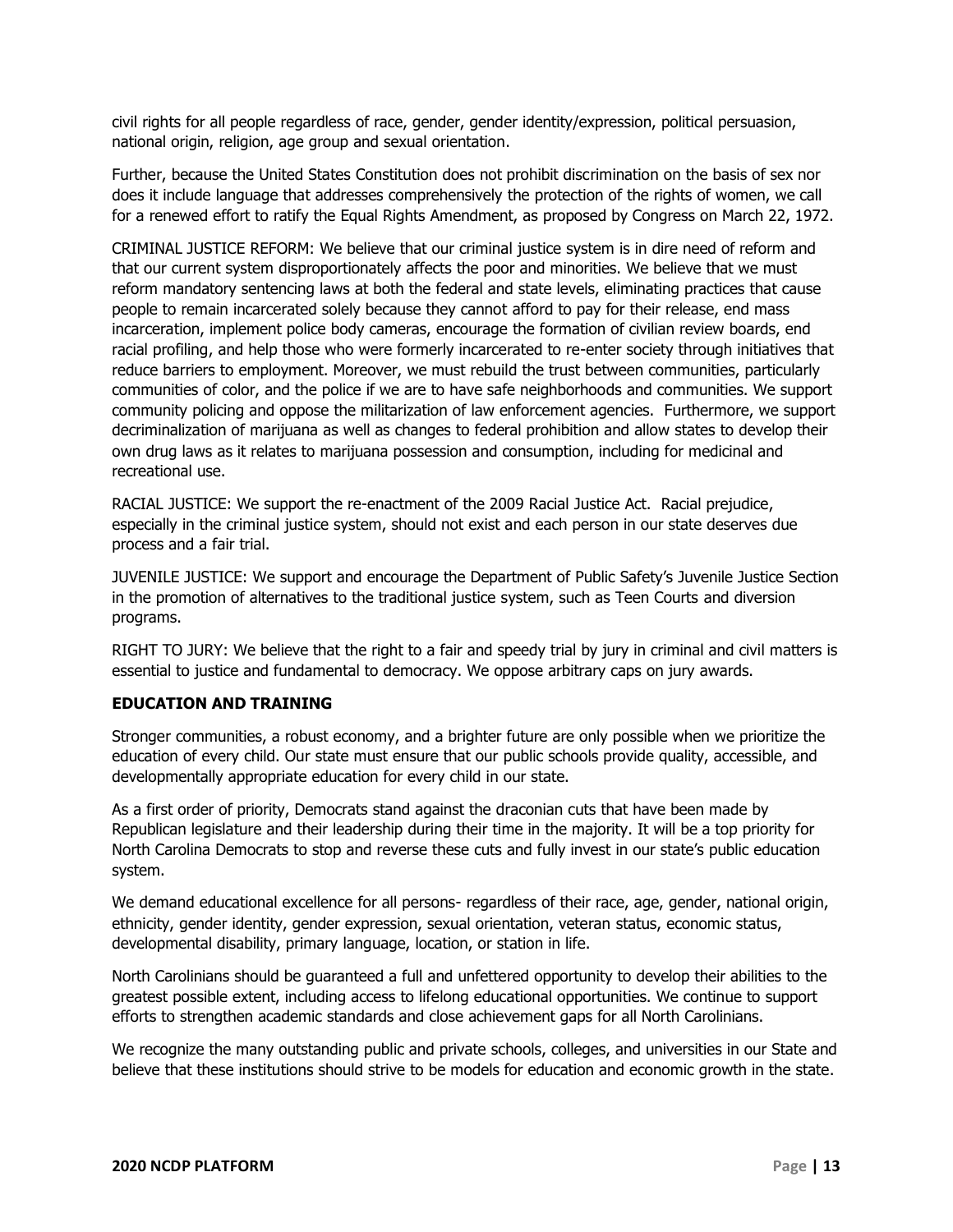We encourage and support efforts of school systems to promote and maintain diversity and equity. We support efforts to end the school-to-prison pipeline. We emphasize the importance and support an accelerated implementation of civics and social studies education in our public schools as part of the standard course of study.; to promote effective civic engagement, this curriculum must include the structure and function of the governments on the municipal, county, state, and Federal levels. We support decision-making at the classroom level in our public-school system so that educators will have the flexibility to adapt and react to changing circumstances without undue bureaucratic interference. Local parents, teachers, and administrators deserve a stronger voice in the establishment of educational priorities in their schools.

COMMUNITY COLLEGES: North Carolina's community colleges – begun by and fostered by North Carolina Democrats - play a vital role in enhancing the lives of all people and in paving the way for a brighter future for our State. We support adequate funding for all community college programs, such as basic literacy programs, technical and vocational programs, new and expanded industrial training, small business centers, and occupational retraining, and the timely transfer of university research into the curricula of community colleges. Furthermore, we believe that free community college tuition is a worthy goal for our state to ensure we can keep college costs low and train our workforce.

PRESCHOOL AND AT-RISK CHILDREN: We support the principles behind Head Start, Smart Start and More at Four programs: Our young deserve the tools they need for success in school and in life. We also support expanding access to our early childhood education programs with the goal of achieving universal Pre-K.

PUBLIC SCHOOLS: We support superior educational opportunities for all North Carolina children, including efforts to reduce class size, and increased support for home-to-school transition programs. We support emphasizing the fundamental skills of reading, writing, and arithmetic while exposing children to innovative ideas, information about other cultures, and advancement in technology. We applaud the teaching of effective citizenship, civic involvement, and legal and social responsibility. We believe that every child in North Carolina should have equal access to all educational opportunities and well-rounded education. We support the Supreme Court's ruling in *Brown v. Board of Education* and believe that racial segregation of our schools is incompatible with equal opportunity for all. We support adequate funding for construction and maintenance of school facilities, as well as equipment, instructional supplies and support services for at risk students and for after school programs in our public schools. We oppose any underfunded or unfunded federal and state mandates. All children have the right to a public education that respects their religious freedom and traditions. Furthermore, we support the Leandro v. State decision and support full funding by the General Assembly to implement all provisions laid forth in the court's decision.

High stakes testing preparation and administration takes away weeks from instruction and encourages teachers to teach to the test, narrowing the curriculum. High stakes tests attempt to measure student achievement by requiring them to sit still for four hours to take tests that encourage the notion that for every question, there is one right answer and three wrong answers. These tests do not measure skills that are more applicable to the workplace such as critical thinking, communication, collaboration and creativity. That is why our students should take as few high stakes tests as is required by Every Student Succeeds Act. We oppose the erroneous practice of measuring teacher quality from the results of high stakes tests.

SCHOOL-BASED HEALTHCARE: We support increasing state funding access to school-based health services such as trauma sensitive classrooms and comply with recommendations from professional organizations regarding staffing of school-based healthcare professionals including mental healthcare.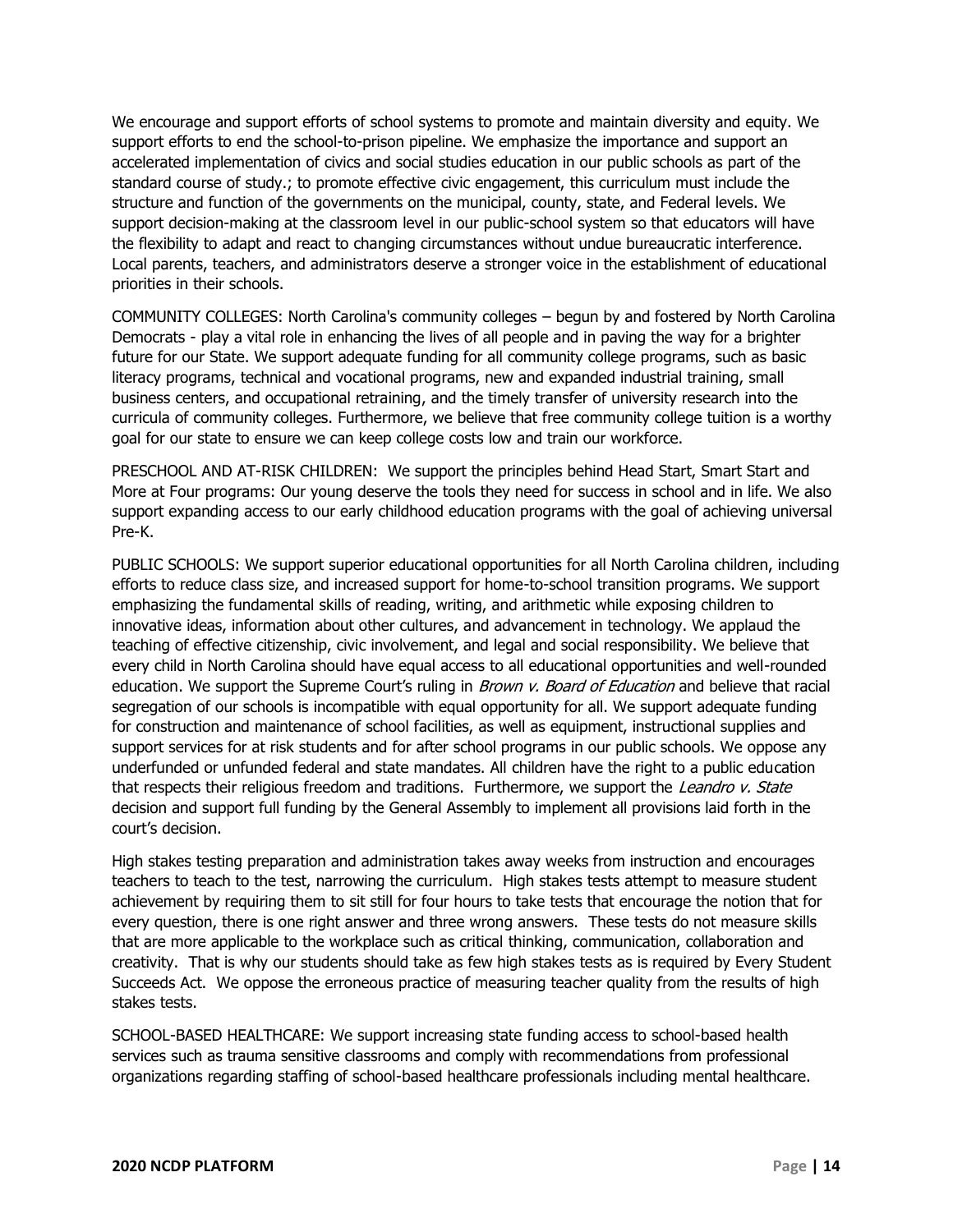SCHOOL SAFETY: We believe that every child and educator have a right to be safe when attending school, and to be safe from bullying.

PRIVATE SCHOOL VOUCHERS AND CHARTERS: We oppose the implementation of private and religious school voucher programs. Such programs harm our traditional public schools by diluting the financial support for those institutions, making our system less socio-economically diverse and encouraging families to abandon the public-school system that serves everyone. We support reinstituting the 100 school cap on charter schools and repeal of the statewide Achievement School District. We recognize that charter schools are a contributing factor to re-segregating our student populations. We support per pupil funding following the student to whatever public school they attend. We support state funding only those institutions that comply with the federal IDEA law.

TEACHERS: We believe good teachers - including college and university professors, instructors, and licensed classroom professionals - are among North Carolina's most valuable resources. We support continued efforts to produce, recruit, and retain highly qualified educators at all levels to ensure that our citizens receive an outstanding education and oppose efforts to remove career status or tenure from our education professionals. The way in which we compensate our educators should reflect our respect for the teaching profession. We support raising all educator's salaries to be commensurate with the national average. We recognize diversity in our society and believe our educational systems should reflect and honor that diversity, and to provide appropriate role models for our students.

We believe the North Carolina State Board of Education should annually review the compensation level for entry-level and veteran teaching professionals to ensure competitive salaries to recruit and retain the very best talent available. Our children deserve the best and brightest, and we must provide competitive compensation packages to recruit the best educators.

UNIVERSITIES AND COLLEGES: North Carolina's universities have achieved an international reputation for excellence in many fields. We wish to preserve this important part of our State's educational environment. We do not support ending programs based on job availability in the economy. Consequently, we support adequate funding for our public university system, the preservation of academic freedom at those institutions, equal access for all North Carolinians, maintaining low tuition for in-state students and the availability of financial aid for all qualified students with low and moderate incomes. Furthermore, we believe that students who are undocumented immigrants should receive instate tuition if they graduated from a North Carolina high school. We remind our leaders that Article IX, Section 0 of the Constitution of North Carolina provides that "The General Assembly shall provide that the benefits of The University of North Carolina and other public institutions of higher education, as far as practicable, be extended to the people of the State free of expense."

VOCATIONAL EDUCATION: We support vocational education, including high school career and technical education programs as well as post-high school high-tech studies under the leadership of the North Carolina Community College System, as an important initiative to prepare a skilled workforce for the future.

# **HERITAGE AND CULTURE**

The North Carolina Democratic Party recognizes the importance of cultural development in the growth of our State. We are proud of our State's diverse cultures and heritages that have contributed to our rich history and continue those contributions to society today. We support the provision of services that respect the cultures and languages of all North Carolina residents. We strongly support the multicultural programs and institutions that have established our State's stature in the areas of the arts, theater, music, folk life and historic preservation, excluding the preservation of those symbols that denigrate the core values of our party and humanity. We support the continued development of museums and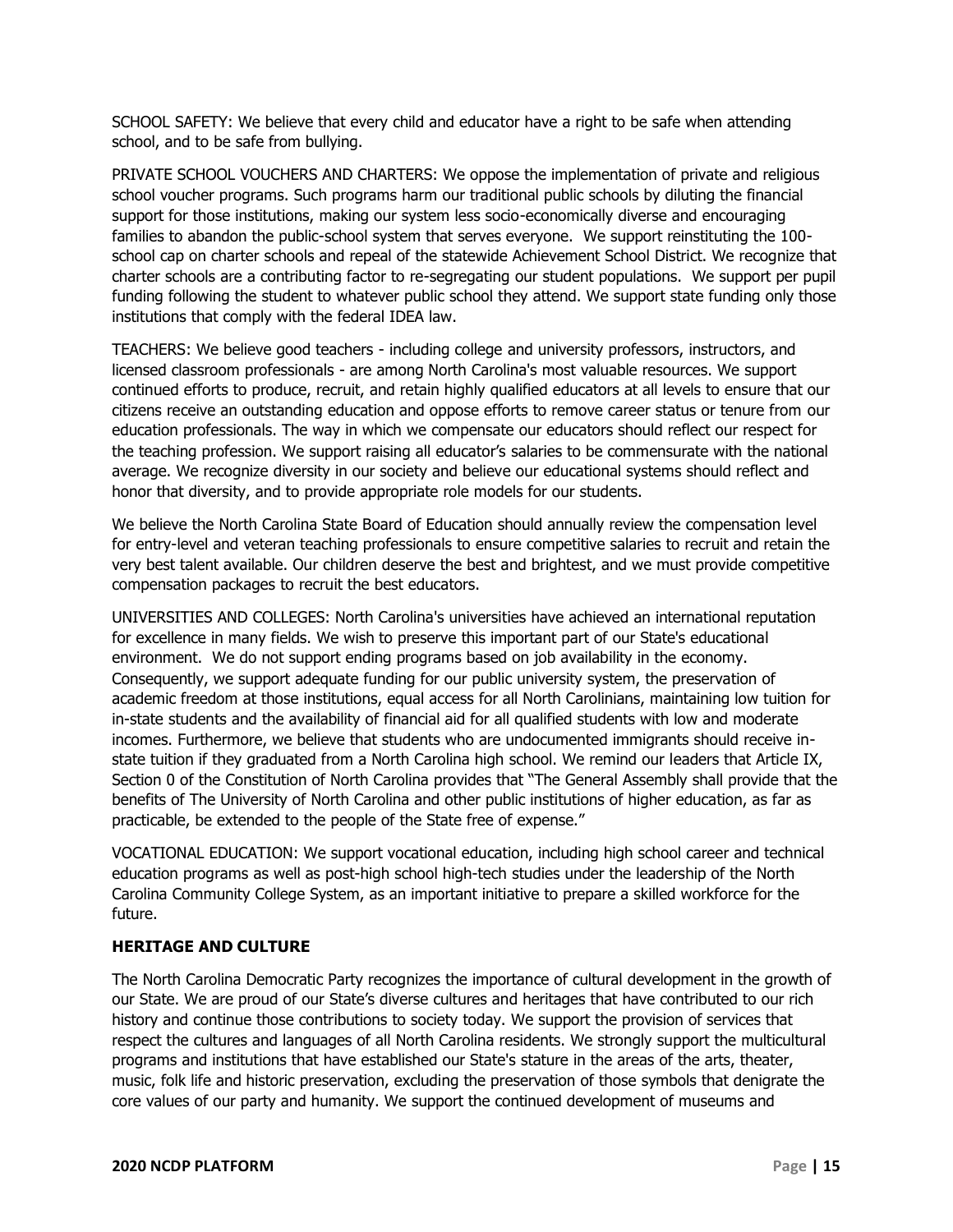historical research facilities to embrace the cultural diversity of our State. We support public libraries, acknowledge their value as community resources and information centers, encourage continued support for their growth and expansion, and support their independence in providing knowledge and information.

# **HOUSING**

Safe, decent, and affordable housing for all persons is essential to the future of our communities and families. As Democrats, we believe that local governments should have local control over housing policy, including being able to enact mandatory inclusionary zoning ordinances and mandating affordable housing in their communities. We deplore the conditions that lead to homelessness, and we encourage the renovation, preservation, and expansion of existing housing for persons with low incomes. We believe in equal housing opportunities for all North Carolinians. We support policies that encourage affordable mortgage credit to make home ownership possible for more working families. We also support the expansion of incentives for first-time homebuyers. We believe public housing should provide a safety net for our poorest and most vulnerable families. North Carolina Democrats believe in providing resources for special needs populations - including farm workers, HIV/AIDS populations, victims of domestic violence, homeless veterans, those who suffer from a physical or mental disability, and the elderly. We support aging in place initiatives. We further support transitional housing for the homeless and incarcerated that supports, protects, and affirms sexuality, gender, and gender identity/expression.

HUMAN RIGHTS: We reaffirm our commitment to the full and equal protection of the lives, liberties, rights, and properties of all citizens and residents of North Carolina. All human beings deserve the opportunity to realize their own potential. We support the provisions of the Geneva Convention, and believe any American departure from it undermines our moral standing in the world, thereby threatening our soldiers and citizens abroad.

CIVIL LIBERTIES: We support the fundamental rights to freedom of speech, freedom of religion, freedom of association and assembly and the right not to be deprived of life, liberty, or property without due process of law. We oppose efforts to limit or eliminate these fundamental constitutional rights. We believe that all persons should have access to our courts and that our judicial system be fully funded in order to better serve the people of North Carolina.

DISCRIMINATION: We oppose discrimination of any kind - whether in employment, health care, education, retirement programs, housing, or any other area – because of gender, ethnicity, gender identity, gender expression, sexual orientation, veteran status, religious affiliation, or spiritual beliefs. We encourage vigorous enforcement of existing civil rights laws and a periodic re- examination of their adequacy. Furthermore, we support passage of the federal Equality Act as an amendment to the Civil Rights Act of 1964 to ban discrimination based on sexual orientation, gender identity, and sex relating to employment, housing, public education, and federal funding.

LGBTQ+ RIGHTS: We firmly support the legalization of equal marriage rights to all loving and committed partners as was recently granted by the United States Supreme Court and fundamentally reject any efforts to remove these rights granted to all North Carolinians.

North Carolina has denied human rights to a traditionally discriminated against minority with the passage of the so-called Public Facilities Privacy and Security Act, also known as House Bill 2. The North Carolina Democratic Party demands an immediate clean repeal of House Bill 2 and rejects the notion that human rights should be eligible for a vote by the populace. Human rights are fundamental to one's sense of security and well-being in an advanced society such as ours, and the removal of said rights should not be subject to the will of the people. We further support passage of legislation that eliminates questions about former names on job applications for those who have changed their names as a result of gender change or reasons of personal safety.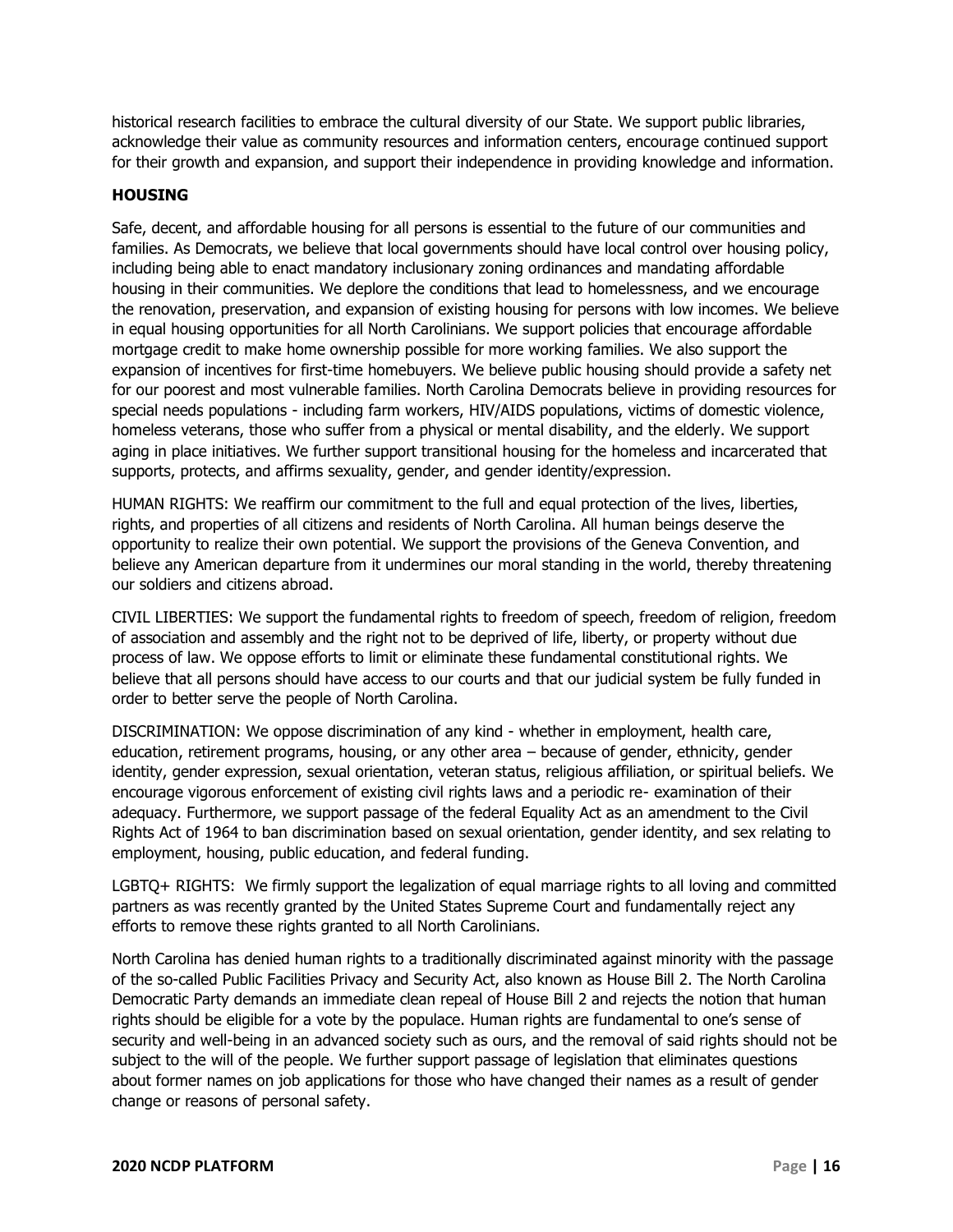PRIVACY: We continue to support responsible measures to limit the amount of information gathered by governmental agencies and corporations about individuals and to prohibit the improper use of such information. Government and corporations must respect individual liberties and refrain from intruding into our private lives and interfering with our personal decisions.

# **SECURITY AND LAW ENFORCEMENT**

We believe the best way to defend our home is to be prepared, and that North Carolina should have safeguards in place to protect from attacks and to be adequately prepared for natural disasters. This preparation should include the best technology and other appropriate tools for local and state law enforcement officials.

ENERGY POLICY: We recognize that a primary source of financial support for our Nation's enemies stems from our own dependence on foreign oil. We encourage the creation of a comprehensive energy policy emphasizing the use of alternative fuel sources and energy efficiency - as a means of reducing our nation's dependence on foreign oil and depriving terrorists of their source of income.

GUN VIOLENCE PREVENTION: As Democrats we recognize that there is a serious issue with gun violence in our country, yet we also respect the Constitution's Second Amendment. We believe the promotion of standards to curtail gun violence is not inconsistent with the Second Amendment. Among the measures we support are strengthening background checks, closing loopholes such as the well-known "gun show loophole," holding gun manufacturers accountable through repeal of their special immunity status, and keeping guns out of the hands of dangerous individuals. We support passing legislation banning the sale and possession of military-style assault rifles, the implementation of red flag laws, and prohibition of unauthorized firearms on school campuses from pre-kindergarten to community college and university. We believe that responsible gun owners should not be punished for the wrongdoing of those who seek to do harm, but that we must also take proactive measures to slow and eventually eliminate this epidemic in our country.

HEALTH: We support vigilant protection of North Carolinians' health, and a registry of potentially deadly agents, biological and chemical, that could be released into our environment.

LAW ENFORCEMENT: We support law enforcement efforts to obtain additional resources for improved communication and better intelligence gathering, including the implementation of police body cameras, community policing, and progressively effective, verifiable, and ongoing training for racial bias. We also encourage better cooperation in sharing information, detaining suspects and alerting the public, within the framework of the Constitution. We also support the immediate testing of all rape kits.

PUBLIC INFORMATION: We believe that North Carolina residents have a right to know when their safety is threatened in order to make informed decisions about their safety. We encourage rapid alerts in case of danger, and full disclosure, when appropriate, in times of crisis.

PUBLIC SERVANTS: We also strongly support our men and women in uniform who protect our communities every day. We are proud of and thankful for our police and fire/rescue forces and other public servants.

# <span id="page-16-0"></span>**FOREIGN AFFAIRS**

We support increased diplomatic and cooperative measures by the United States government to ensure peaceful solutions to international problems by – but not limited to – participation in the International Criminal Court and international agreements to combat climate change, and the full funding of our financial obligations to the United Nations, especially humanitarian endeavors.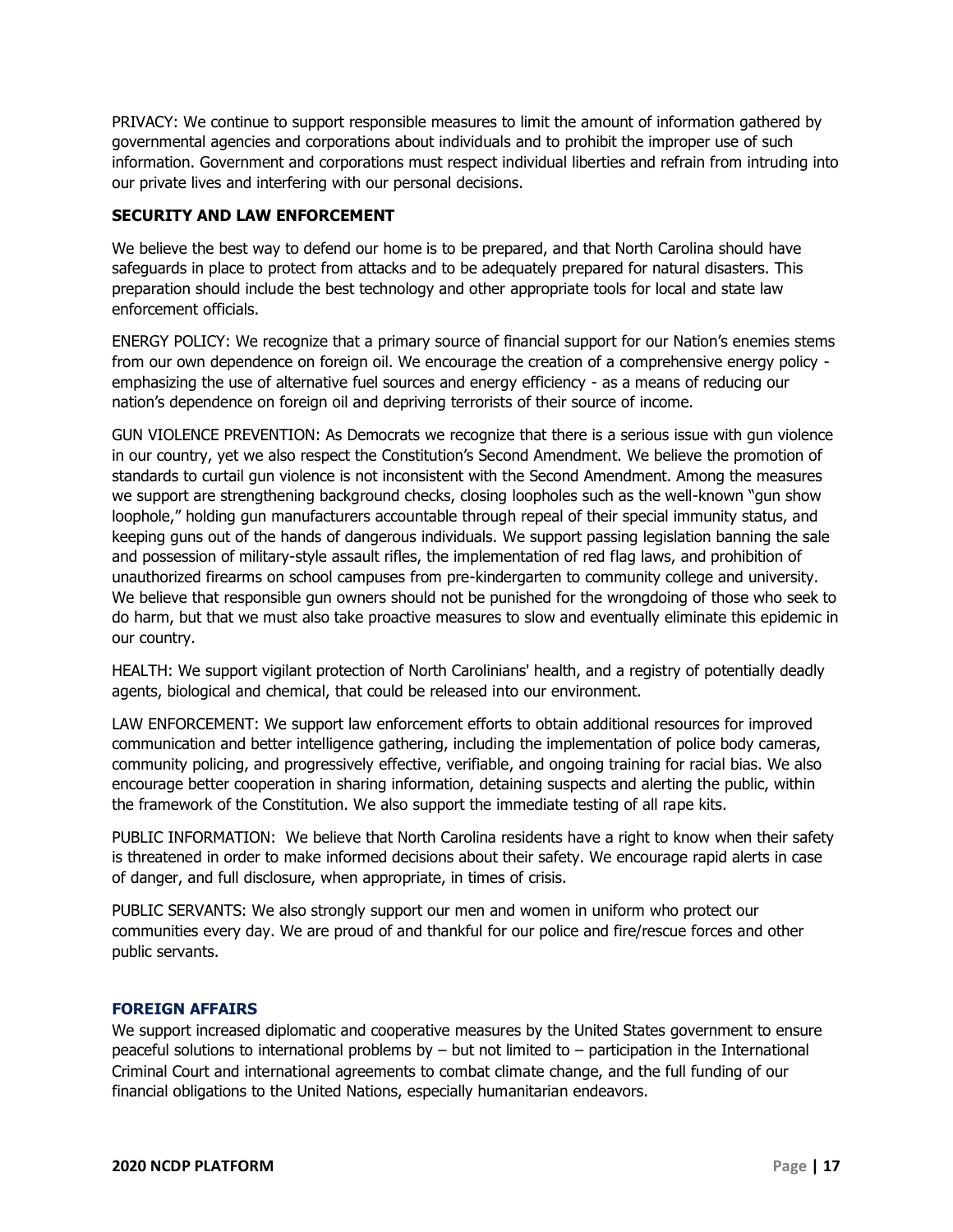We believe foreign policy should be conducted with all countries; we believe the United States should recommit itself to the 2015 nuclear accord with Iran, re-engage diplomatically with nations around the world to prevent further nuclear proliferation, and normalize relations with Cuba.

In addition, we support a vigorous diplomatic engagement for Middle East peace, with the United States as a neutral mediator between the State of Israel and the Palestinian Authority with the goal of guaranteeing security for Israel, establishing peace in the region, and restoring full human rights for the Palestinian populations, including the right to self-determination.

Democrats support a robust, well-funded Diplomatic Service in the State Department. We believe in the importance of foreign aid to nations and non-governmental organizations to support healthcare ( including reproductive care), civil rights, and economic development. Our government should help refugees from conflict zones where possible, including resettlement and humanitarian assistance.

Democrats support repealing the 2001 Authorization for the Use of Military Force and encourage Congress to reserve to itself the power to declare war, except in times of true national emergency. We believe military aid to nations that violate human rights should be suspended as per the Leahy Amendment.

# <span id="page-17-0"></span>**IMMIGRATION**

North Carolina Democrats believe that immigrants strengthen our state. At our core, America is a nation of immigrants, and we know that immigrants are a vital part of our state and our progress. In the face of growing tension, threats, and conflict over immigration, North Carolina Democrats are proud to stand for the rights of our foreign-born citizens and non-citizens to protection, security, and prosperity under the law of the United States of America. We reject rhetoric from those who seek to use hatred and bigotry to divide our state.

We believe the State should provide access to important information about State services and benefits in the primary languages of local immigrant communities, as well as in English.

While we recognize that immigration laws are enacted at the Federal level, we believe our State and local law enforcement agents should not be responsible for enforcing immigration law. We oppose 287(g) agreements between local law enforcement and Federal agencies and oppose any efforts to compel law enforcement to check immigration status. We believe Federal law enforcement agencies should not separate families at the U.S. Border, and that anyone detained at the U.S. border deserves humane treatment and the full protection of U.S. law.

Democrats strive for just, non-punitive, and comprehensive immigration reforms, which includes a path to citizenship for immigrants currently in the United States without documentation.

# <span id="page-17-1"></span>**VETERANS, ARMED FORCES AND THEIR FAMILIES**

We stand in support of protecting our nation and State. We recognize that freedom does not come without a price, and many members of the Armed Forces - our active duty, reservists and National Guard - from this great State have made the ultimate sacrifice. We hereby reaffirm our longtime commitment to our sons and daughters who are serving honorably in the Armed Forces at this time, those veterans whose service has made this nation and our State an example of democracy for others throughout the world, and their families.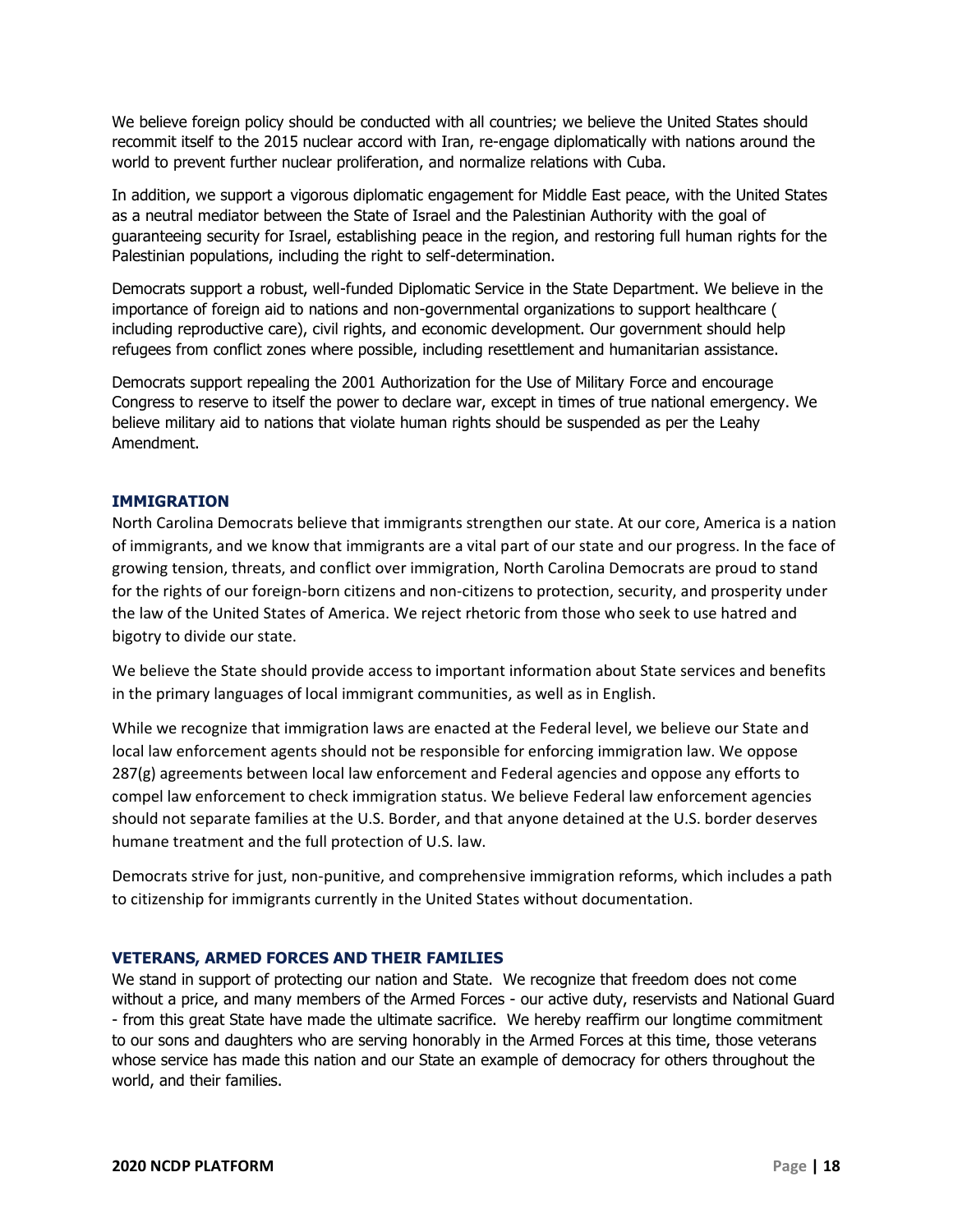MILITARY INSTALLATIONS: We recognize that North Carolina plays an essential role in the defense of our nation because our State contains some of the largest and most crucial military installations necessary for protecting our national security. The presence of these installations is a source of great pride and is vital to the economic prosperity of the communities in which they are located.

We support efforts to keep North Carolina installations operational for the benefit of our nation and communities.

BENEFITS: We believe it is important to support members of our Armed Forces during times of conflict, natural disaster and beyond. We support sustaining existing benefits - including educational assistance, health care, enough housing to prevent homelessness, small business, burial and other benefits offered to members of the Armed Forces, veterans and their families. We believe VA medical facilities should be fully staffed to meet the needs of America's veterans. We also support improving combat-related trauma centers, expanding medical and prosthetic research, and implementing sound procedures for expediting the processing of benefits claims. Furthermore, we support providing adequate services to Veterans including, but not limited to civilian transition services, job training, in-state tuition, and Veteran's Courts in all jurisdictions of North Carolina.

COLLABORATION AND RESPONSIBILITY: We encourage collaboration between members of the Armed Forces and first responders in the preparedness and response to any attacks or natural disasters. We also encourage responsible procurement practices within the defense community.

FAMILY SUPPORT: We support efforts to care for families of the Armed Forces - especially while members are deployed, and to assist them when they return. We support programs such as counseling, financial management, and basic needs assistance that help families of deployed service members in managing difficulties created by longer and more frequent deployments.

MILITARY FORCE: We support a strong national defense that supplements - but does not replace diplomacy to advance international peace and security. We believe that military force should be used only as a last resort. We support the recruitment and retention of highly skilled, motivated and trained members of the Armed Forces. We support the maintenance and readiness of the necessary force strength to respond successfully to any attacks or natural disasters. Moreover, we believe that we must strengthen our alliances across the globe to ensure that we can handle national security challenges stemming from ISIS and global terrorism, climate change, and cyber warfare.

RESOURCES: We support the acquisition of necessary resources - including protective equipment and weapons - for members of the Armed Forces essential for protecting their safety while performing their duty.

RIGHTS AND LIBERTIES: We support protecting the civil rights of all members of the Armed Forces, including allowing women to serve in combat roles and service members right to serve openly as LGBTQ+. We also support the laws of armed conflict and the humane treatment of all detainees, war criminals and prisoners of war. We affirm efforts to defend our nation and State against all threats while preserving the civil rights and liberties of North Carolina residents. We support the enforcement of the Uniformed Services Employment, Reemployment Rights Act, ensuring that activated Reservists, and National Guard can resume their jobs upon return. We support efforts to reform the military discharge process to protect service members who are wrongfully discharged, and the Military Justice Improvement Act.